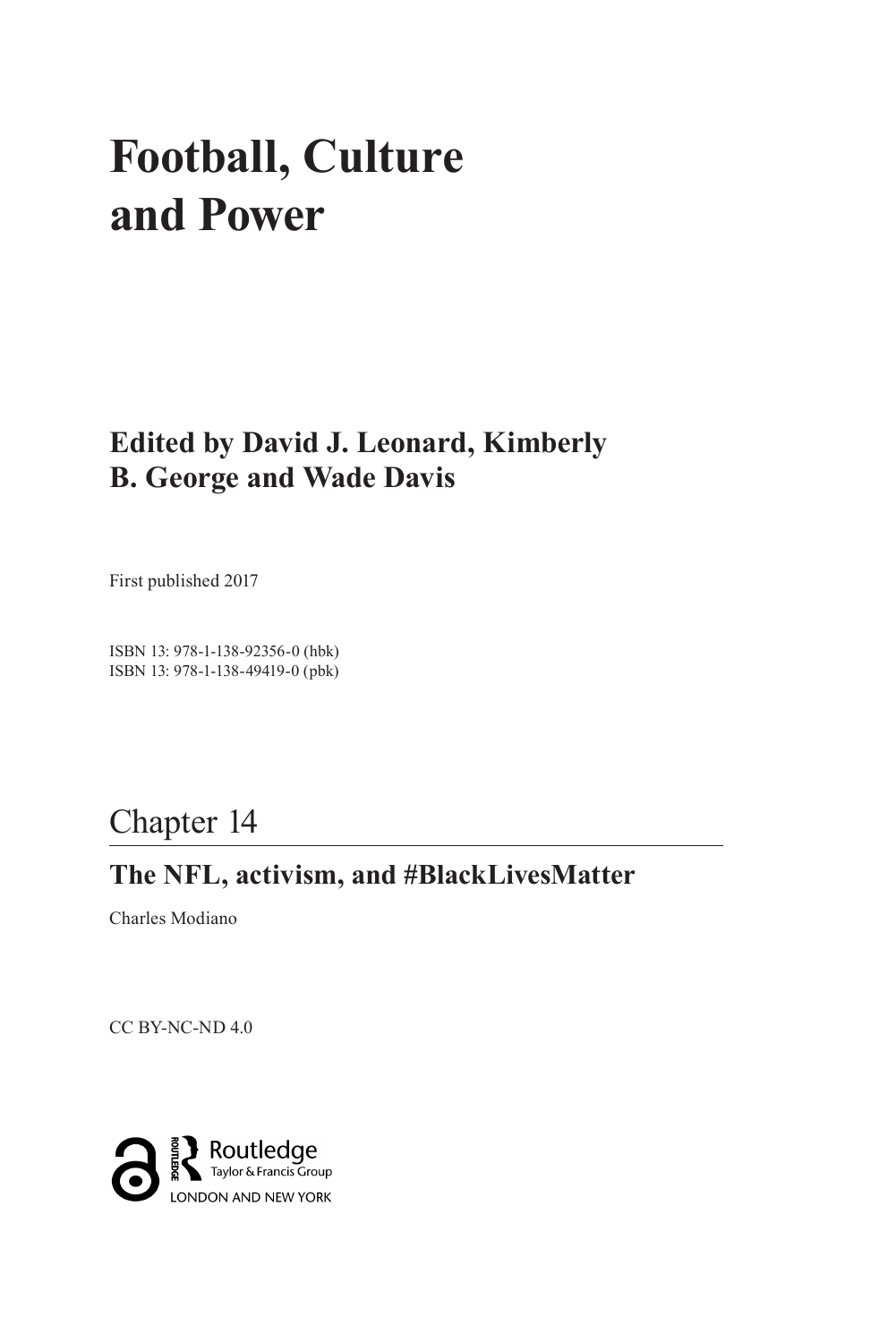# **The NFL, activism, and #BlackLivesMatter**

*Charles Modiano*

"Look what we did!"

These were the words of Ferguson activist Dasha Jones as she viewed the now iconic picture of five Rams players in the "Hands Up of Don't Shoot" pose entering the field on November 30, 2014. Players Kenny Britt, Tavon Austin Stedman Bailey, Jared Cook, and Chris Givens were paying homage to Michael Brown, the African-American 18-year-old who was shot and killed by Police Officer Darren Wilson. The pose had been used by thousands of protesters in Ferguson and around the United States to symbolize systemic police terror and a broader human rights demand that "Black Lives Matter."

Jones, 19 years old at the time, was a member of *Lost Voices*, one of many local Ferguson activist groups that organically sprang up just days after Michael Brown had been killed. Since August 9, 2014, she had been arrested multiple times, as she, along with members of Lost Voices, slept out in tents for months protesting against the non-arrest of Darren Wilson (Samuels, 2014). While the silent pose marked the first stadium protest for St. Louis Rams players, it was not the first time Jones and fellow Ferguson activists had targeted Rams games. The November 30 game was the first following news that Wilson would not be indicted. Since the night of the announcement, Dasha had participated in "shut-downs" of multiple Wal-Mart stores, department stores, and five malls in the St. Louis area on "Black Friday" and Saturday before the Rams game (Buchanan, 2014).

Given the widespread communal protests, it was clear that when Dasha said, "Look what we did," she was crediting Ferguson protesters for that spark. Members of the Rams felt similarly. After the game, Britt stated: "I don't want the people in the community to feel like we turned a blind eye to it" (Falstrom, 2014). Jared Cook added: "It's kind of dangerous down there, and none of us want to get caught up in anything. . . . It takes some guts, it takes some heart, so I admire the people around the world that have been doing it" (Zirin, 2014D). After the game Britt tweeted #MikeBrown and #MyKidsMatter, hashtags that also adorned his wristbands.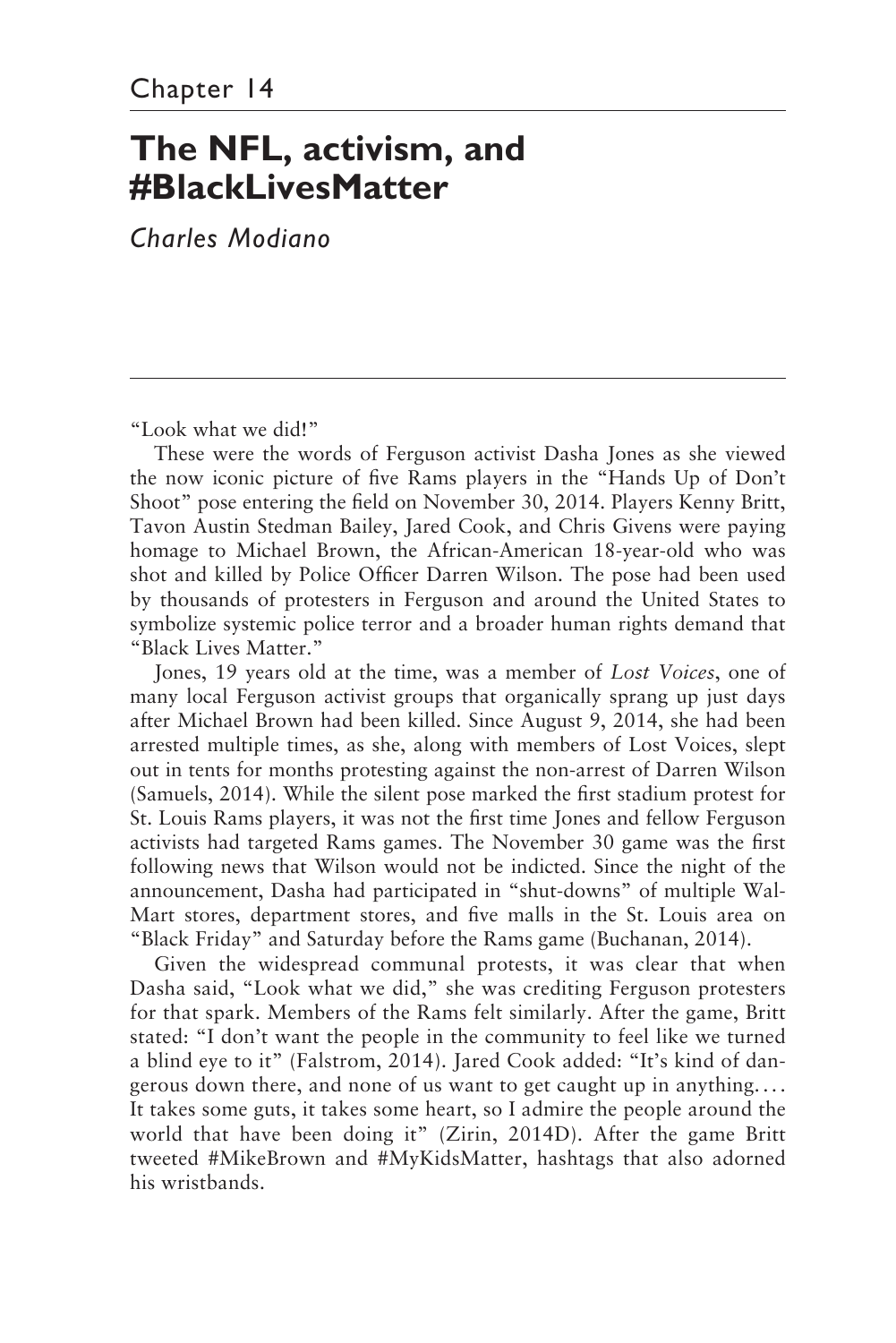For many, the statement from Rams players evoked past sports activism, notably the 1968 Olympics in Mexico City. *USA Today's* Nancy Armour (2014) wrote:

As [Carlos] and Olympic champion Tommy Smith heard the strains of the Star-Spangled Banner they bow their heads and raise their black gloved fist in protest against racism and discrimination.... Nearly 50 years later, five St. Louis Rams players walked out ... with their arms raised in the "Hands Up Don't Shoot" gesture.

John Carlos himself saw the connection:

How about those Rams? They may be under contract to play football, but greater than that, they have a right to care about humanity.... They are entitled to their opinions, most centrally that Michael Brown's life should not have been taken ... I remember saying in 1968, you think I'm bad, just wait until this new generation comes out. I feel like that new generation is here at last.

For NFL legend Jim Brown, a new generation of protesters set the stage. In an interview two weeks *before* the Rams protest, Brown captured the "spirit" created by Ferguson protesters:

I think it has brought the country back to yesterday because it looks like yesterday and it feels like yesterday.... The essence of Ferguson is the spirit of the people, and I'm so happy to see the spirit because I haven't seen it like that since the Civil Rights Movement.

(Carlson, 2014)

With an eye to these connections between the historical and the contemporary, this chapter explores key moments in today's sports activism.

#### **"The revolt of the Black athlete"**

The prevailing narrative has often been that today's athletes have not continued the activism of the Civil Rights Movement. For instance, Jim Brown has previously loudly critiqued contemporary athletes for failing to follow in the footsteps of Billie Jean King, Muhammad Ali, Arthur Ashe, and others who embraced their role as athlete-activists (Leonard, 2000). Many critics highlight the fear of financial implications as reason for widespread political apathy (Cunningham and Regan, 2012). This apolitical dynamic is often crystallized by Michael Jordan's famous quote that "Republicans buy sneakers too" (NPR).<sup>1</sup>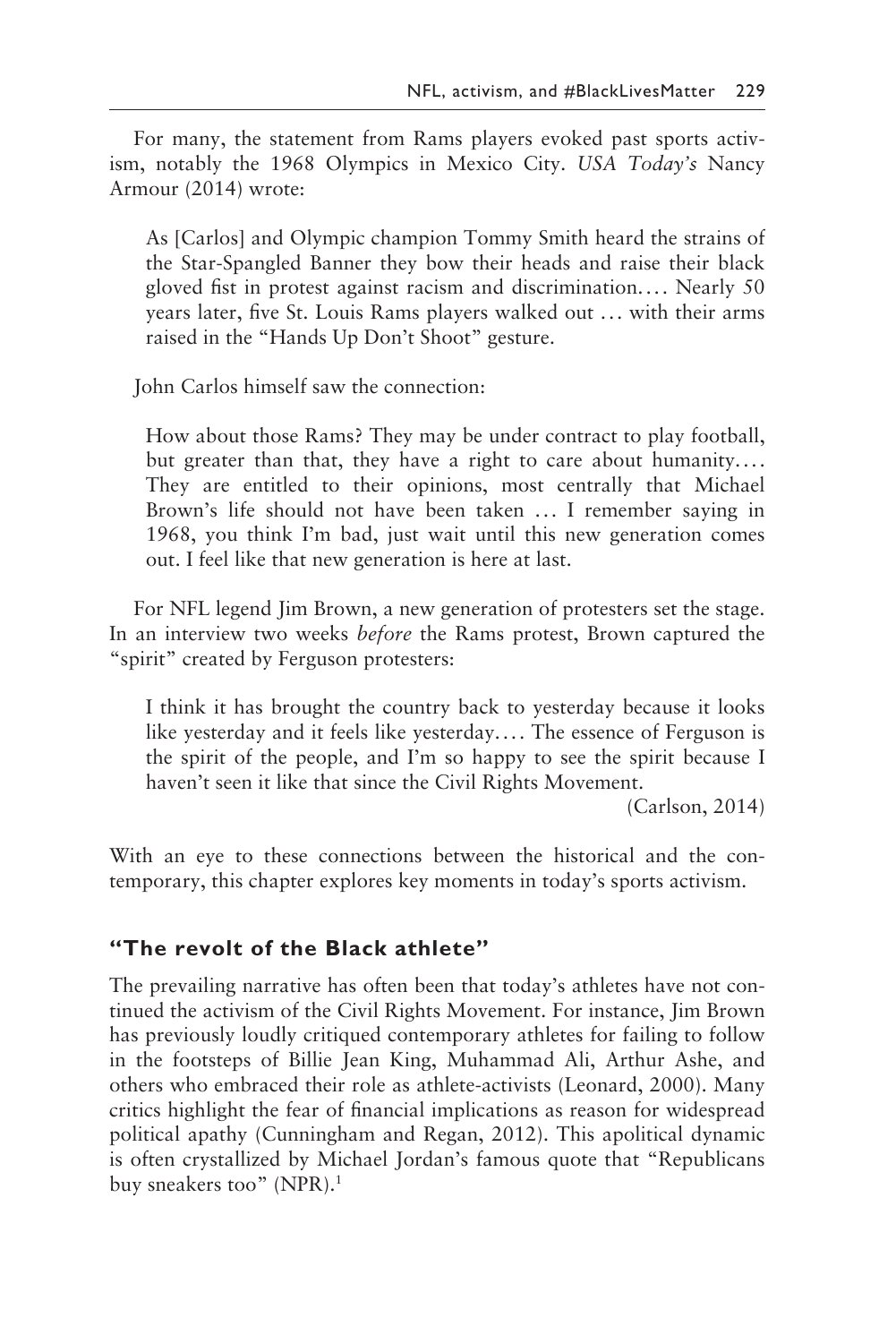Important to remember, the 1968 protests did not happen in a vacuum but instead were an outgrowth of the broader Black Freedom Struggle and three specific events within the sport's world:

- 1 Muhammad Ali's official refusal of induction into the Vietnam War on April 28.
- 2 The "Ali Summit" in Cleveland on June 4 where Jim Brown organized star athletes who supported Ali in a publically unified fashion (Wright, 2012), and most directly:
- 3 The creation of the Olympic Project for Human Rights (OPHR) organized by Dr. Harry Edwards in October, which originated as a boycott of the 1968 Olympics.

Publically supporting Dr. Martin Luther King, Jr., the OPHR demanded the removal of South Africa and Rhodesia from the Olympic Movement; the ousting of the notoriously "anti-Semitic and anti-black" Olympic head Avery Brundage; and the restoration of Muhammad Ali's boxing title (Edwards, 1969).

Ali was called "the saint of this revolution" because "he rebelled at a time when he stood alone" (Edwards, 1969: 89). While Ali and the 1968 Olympics protest are now indelibly etched in sports activist memory, the role of NFL players within the "revolt of the black athlete" is often overlooked. Along with Jim Brown, Hall-of-Famers Willie Davis and Bobby Mitchell, as well as All-Pros John Wooten and Curtis McClinton, were heavily engaged with these struggles. Some scholars have argued, "there would have been no [Olympic] movement without Harry Edwards" (Hartman, 1997), and the same could be said of Jim Brown and others who participated in a gathering that would come to be known as the "Ali Summit." Edwards organized with amateur athletes, while Brown was the key 1960s figure in organizing professional ones.<sup>2</sup> Their organizing is a notable distinction from the Rams player protests. To Edwards in December 2014, that is okay:

I never lost faith that this generation would take its place as well. They wouldn't do it the way that we did it, but we didn't do it the way Jackie Robinson, Larry Doby, and Jesse Owens did it. We did it within the context of the challenges of our generation."3

While best known as the architect for OPHR, Dr. Edwards has also been a pioneer in sports sociology and coach/consultant with the NFL's San Francisco 49ers. In an interview I had with him just two weeks after Mike Brown was killed, he put the rest of his extensive resume in perspective (Modiano, 2014):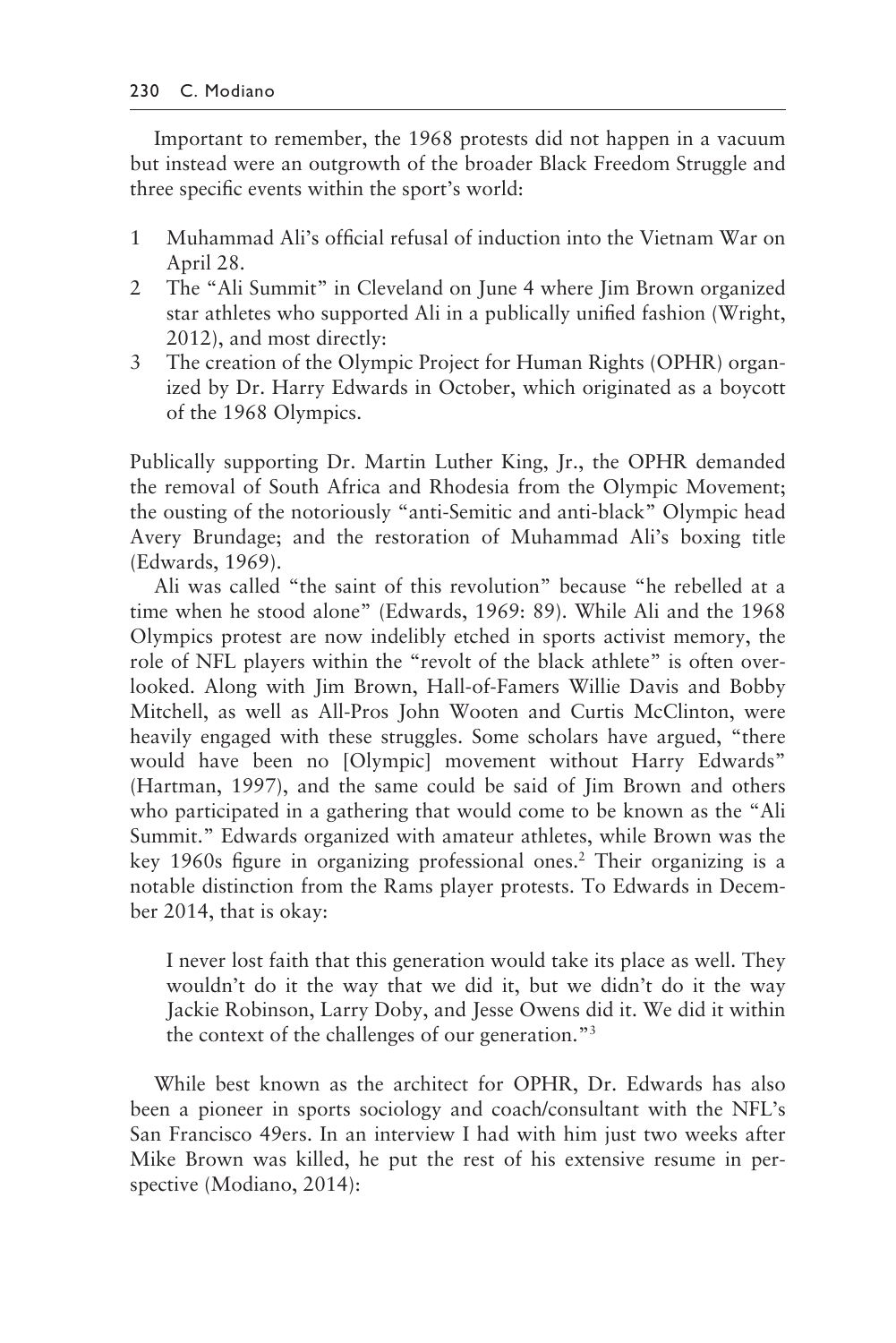I have a Ph.D., four Super Bowl rings, 32 years on the faculty of the University of California in Berkeley ... and all of the rest. The only reason that I was not lying on the street where Mr. Brown was lying was because I was not there in that situation.

For Edwards, who grew up in East St. Louis, the "situation" hit home: "I had several friends who were shot and killed by police in St. Louis.... They were just young dead black men. I mean that was simply the way that the situation was handled. So, there is not a lot that has really changed."

#### **Exclusion of women**

In his 1968 dissertation, Edwards wrote the first principle of sociology in sport is "sport inevitably recapitulates the narrative, structure, and dynamics of human and institutional relationships within society." For 1960s sports activism and still today, those societal structures largely overlooks the labor of women. For instance, there was a famous photograph of 20-year-old Katherine Switzer at the 1967 Boston Marathon where an official attempted to physically remove her from the race. Switzer's forced action has been largely lost in popular sports activist history despite coming one week before Ali's announcement and a year before the Olympic protest. As another example, at the 1968 games, Wyomia Tyus became the first *person* in history to win the 100-meter gold medal in consecutive Olympics. Tyus publically supported the protest of Smith and Carlos but commented years later: "It appalled me that the men simply took us for granted. They assumed we had no minds of our own and that we'd do whatever we were told" (Zirin, 2014F).

Edwards reflected on some of OPHR's failures in a *Colorlines* interview (Leonard 1998): "We didn't do the job we should've done in terms of women. Even with all of those Black women athletes in the Olympics we never really approached them. In today's language that means we were sexist, an indictment that could be extended to the whole civil rights movement."

This point may be best underscored by courageous display of sports solidarity that came from Knox College's Ariyana Smith on November 29, 2014 against Fontbonne University, just 12 miles from Ferguson. Smith made the "hands up, don't shoot" gesture during the national anthem before walking toward the American flag and falling to the ground for 4.5 minutes—each minute to symbolize the 4.5 hours Michael Brown's body was left on the ground after being killed. Smith's pioneering action came a day *before* the Rams' protest and contrasted on many levels: (1) She acted alone without any teammate support. (2) It was more than a tribute; it was a *disruption* that delayed the scheduled game. (3) It was widely ignored by the media as ESPN made no mention of her. (4) Unlike the Rams Players, she was not supported and even initially suspended by her university. In so many ways, Smith is the closest embodiment of the nameless, faceless [and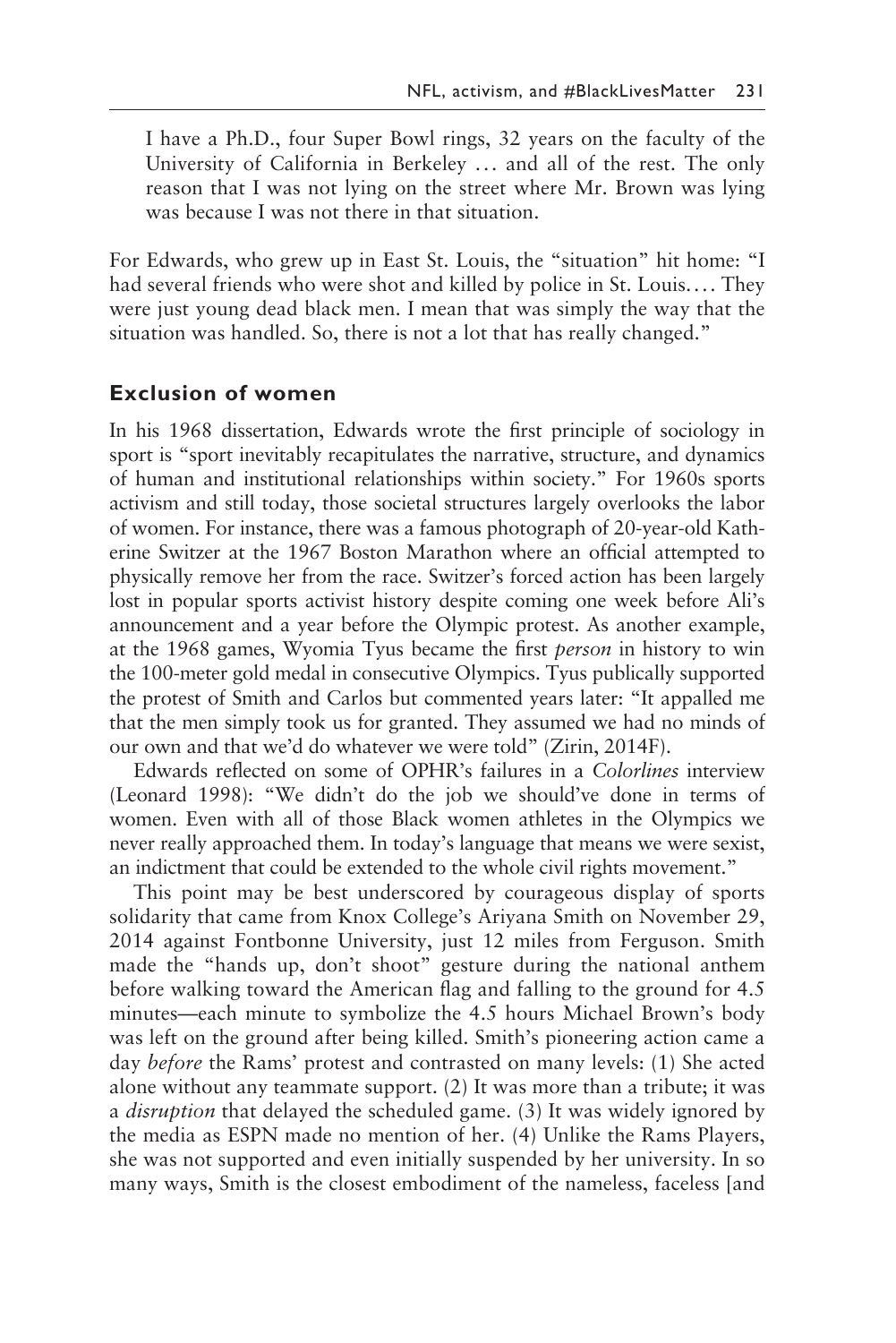mostly African-American women] protesters like Dasha protesting outside the stadium. Sportswriter Dave Zirin (2014H) called her: "The First Athlete Activist of #BlackLivesMatter."

Importantly, the #BlackLivesMatter hashtag/words itself not only signifies a new media and new mantra for an old movement, but is also a national network founded by three women of color. Patrisse Cullors, Alicia Garza, and Opal Tometi started BlackLivesMatter (BLM) "as a call to action for Black people" after George Zimmerman was acquitted in the death of Trayvon Martin. In honoring the critical role of Ferguson protestors, Cullors (2016) clarifies BLM's complementary role: "We didn't start a movement. We started a network." It is also relevant that two of the three BlackLives-Matter founders also identify as queer whose activism is rooted in a long tradition of feminism by women of color. The founders espouse an intersectional approach to justice that is inclusive and responsive to the lived realities of Dasha Jones, Ariyana Smith, and themselves. Activist Rahiel Tesfamariam (2015) describes this shift in *Washington Post*:

In the streets of Ferguson and Baltimore, the new movement for black lives was radicalized by legions of poor and working-class youth who forced the nation to grapple with black rage. They fearlessly confronted a militarized police force, tear gas, snipers and tanks designed for warfare. These young people, including countless women and LGBTQ people who have organized many of the movement's most powerful acts of resistance, have changed the predominant image of black activism in America.

Edwards own work in the last 15 years has advocated this more inclusive approach to sports activism (Leonard, 2000):

Just as I believe emphatically that the challenge of the 21st century will be diversity in all of its guises, the challenge in sports in the 21st century is going to be diversity. You're going to be looking at circumstances where you cannot separate out race, class, gender, sexuality, techno-class status or age.

The women activists at the forefront of the struggle for BlackLivesMatter have been providing this kind of needed intersectional leadership for the country.

#### **Sport protests gain momentum**

On November 30, 2014, the Rams player protest was punctuated with a 52–0 win as protesters outside the stadium continued to chant, "Hands up, Don't shoot!" "We're Are Mike Brown," and "This is what Democracy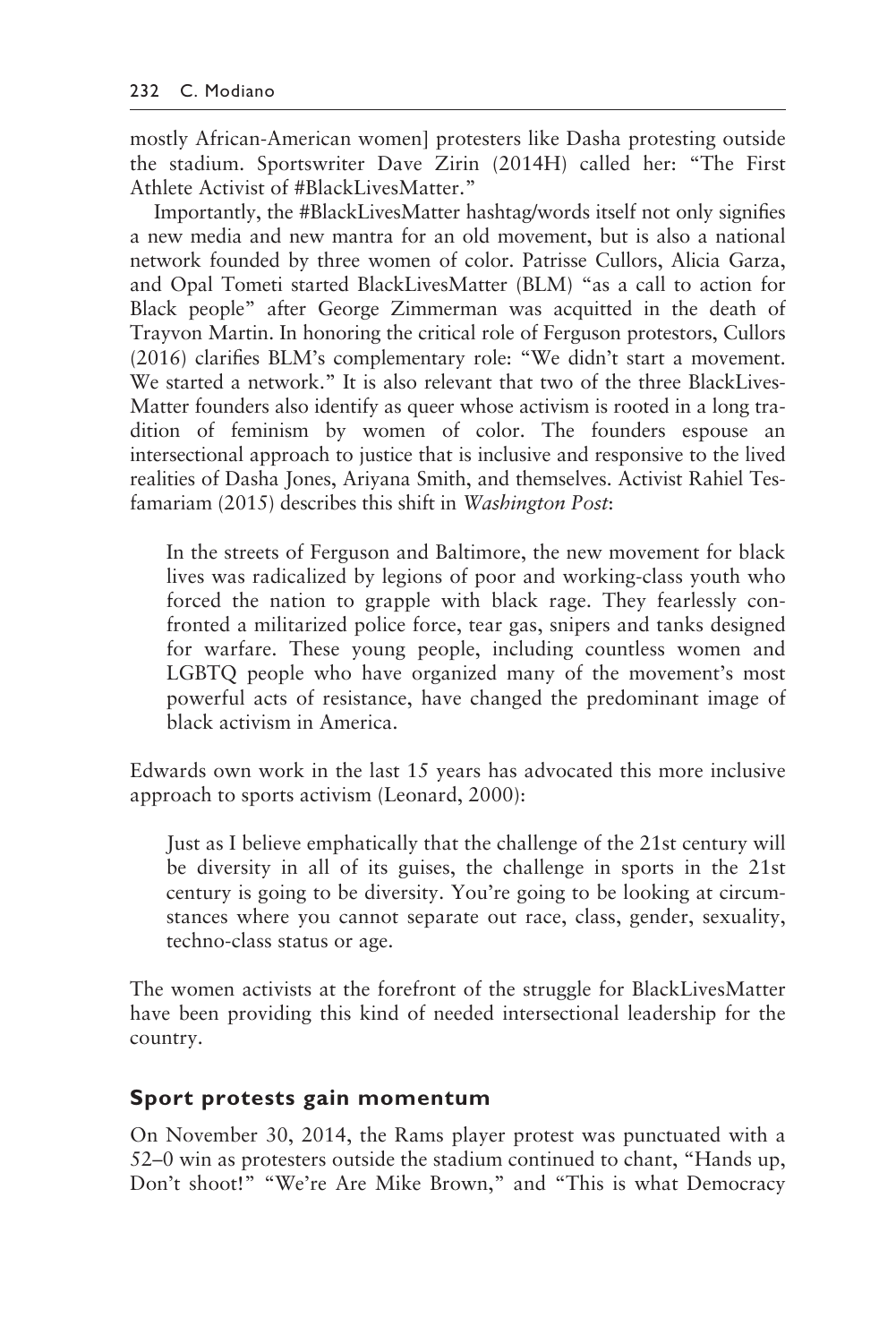Looks Like" (CBS News, 2014). It was the fourth Rams protest since September 21, where local activist Umar Lee and a small group of protesters inspired the hashtag #NoJusticeNoFootball (Toler, 2014).4 While few knew what transpired outside, the Rams players garnered national headlines, and were followed by more sports activism in the coming weeks.

Three days after the Rams' protest, a grand jury decided not to indict Daniel Pantaleo, the NYPD officer who killed Eric Garner in August 2014 after using an illegal chokehold. Garner's death, caught on videotape, sparked another wave of protests in New York City and around the country signified by Garner last words "I Can't Breathe" (11 times). The Ram's protest and non-indictments of Pantaleo and Wilson sparked a wave of sports protests in December 2014. In the NBA, Chicago Bulls star Derrick Rose took the lead in wearing an "I Can't Breathe" T-shirt during warm-ups. His display was loudly echoed at a Cavaliers-Nets game in New York where six players, including LeBron James and Kevin Garnett donned "I Can't Breathe" T-Shirts (Lutz, 2014). In an effort organized by Lakers' star Kobe Bryant, the Lakers followed suit, with the entire team wearing the shirts. $5$ 

The NFL Players echoing "I Can't Breathe" clothing tributes (Waldron, 2014b) were Lions Reggie Bush, Browns Johnson Bademosi, and Rams David Joseph (on his cleats). Washington's Chris Baker honored both Brown and Garner with a St. Louis "hands up, don't shoot" display during the game and a string of Instagram hashtags including Brown, Garner, and #BLACKLIVESMATTER.

In terms of the NFL, the Rams' players were not the first to protest against the killing of Brown. In preseason shortly after Brown was killed, four Washington players (ibid.) and the Raiders Maurice Jones-Drew all utilized the "Hands Up Don't Shoot" pose. Jones-Drew did so during the game after he scored a touchdown—the same space where African-American athletes are often criticized by the media for selfish celebrations. Jones-Drew explained after the game (Tafur, 2014):

I am raising three African American boys. Those things touch home. I definitely wanted to show the people out in Ferguson and around the world that as athletes, we understand and we try to do whatever we can to make a statement.

By December 15, 2014 another NFL protest came from Andrew Hawkins of the Cleveland Browns. The front of Hawkins shirt read: "Justice for Tamir Rice and John Crawford" on the back read: "The Real Battle for Ohio" (Zirin 2014G). In previous months both Rice, 12, and Crawford, 22, were captured on video being fatally shot by police officers just seconds upon arriving on the scene. Both were holding toy guns. Speaking of his own two-year-old son while choking up, Hawkins echoed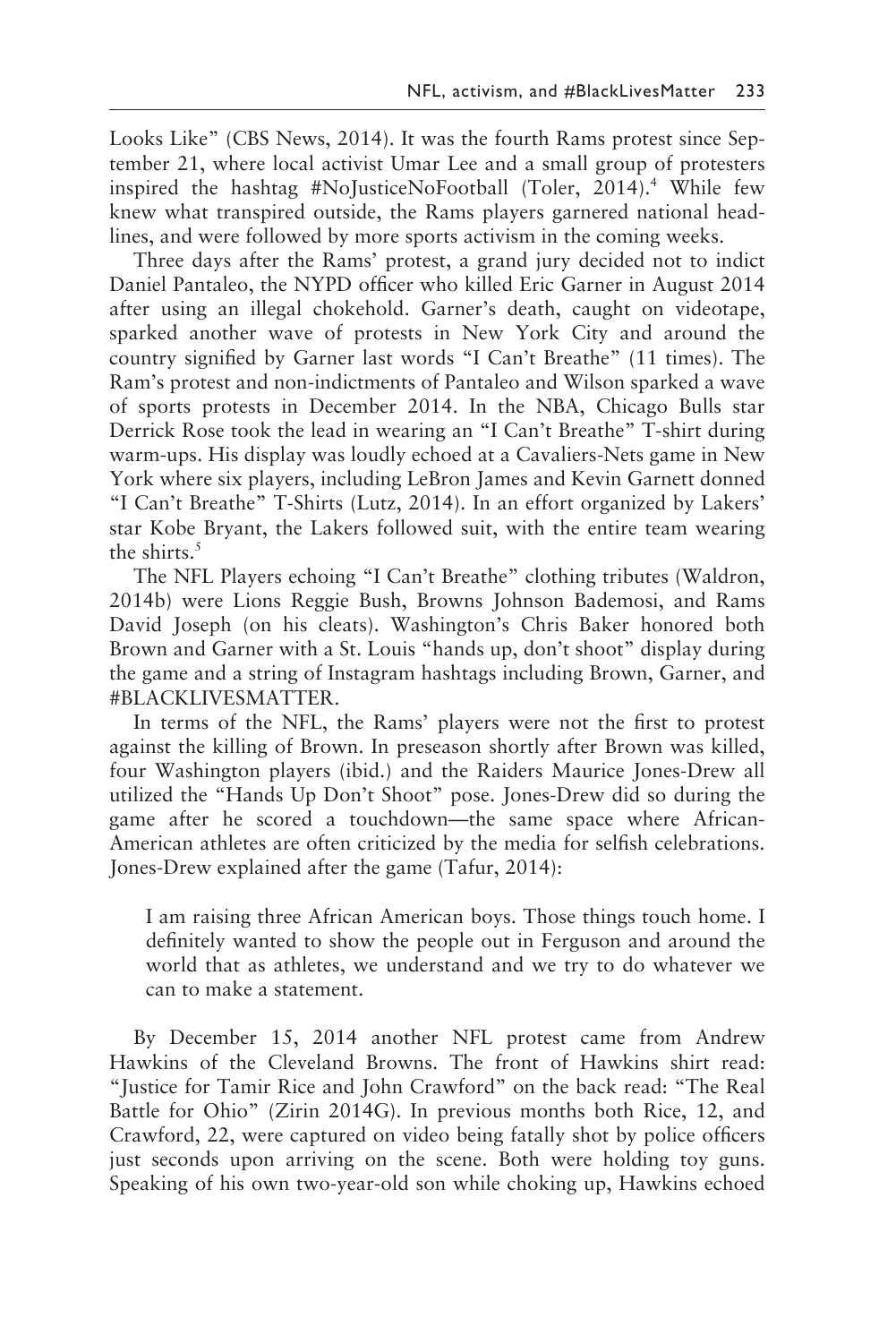Jones-Drew: "That little boy is my world. My number one reason for wearing the T-shirt was the thought of what happened to Tamir Rice happening to my little Austin. And that scares the living hell out of me."

Members of the police force, who demanded disciplinary action from the NFL, criticized both Hawkins and the Rams players, demanding apologies. Cleveland Police Union President called Hawkins "pathetic" and should "stick to playing football," and the St. Louis Police Officer's Association called the Ram's players display "tasteless, offensive and inflammatory" (Bernhard, 2014). Union head Jeff Roorda called their actions "*unthinkable*":

As the players and their fans sit safely in their dome under the watchful protection of hundreds of St. Louis's finest, they take to the turf to call a now-exonerated officer a murderer ... I'd remind the NFL and their players that it is not the violent thugs burning down buildings that buy their advertiser's products. It's cops and the good people of St. Louis and other NFL towns that do.

(Lemieux, 2014)

Roorda's unsolicited reaction mirrors the type of police monitoring and aggression that led to the rampant racism detailed in the DOJ Ferguson Report, and quite possibly, Mike Brown's death. Jamilah Lemieux, Ebony. com Senior Editor, who also participated in the Rams' Game protest, offered a powerful rhetorical challenge (2014):

Roorda's tone, and his suggestion that it is "good" people like himself and other members of the force to whom the Rams should be loyal, as opposed to young Black men who look like them, sounds like that of a disgruntled slave owner calling Massa from down the street and telling him to get his chattel in check.

Hawkins did not back down: "A call for justice shouldn't offend or disrespect anybody. A call for justice shouldn't warrant an apology" (Zirin, 2014G). Neither Hawkins nor any of the Rams' players were high-profile stars. The reactions from police, even unmatched by those from the NBA protests, illustrated the social power of the NFL. Even various protests from the greatest of NBA players did not garner such aggressive police responses.

#### **The role of social media and sport protest**

After the Rams game, Britt's full tweet connected all the solidarity dots: "This game was dedicated to #MikeBrown, his family and the Community of #Ferguson. #WeStandWithYou #MikeBrown #MyKidsMatter." The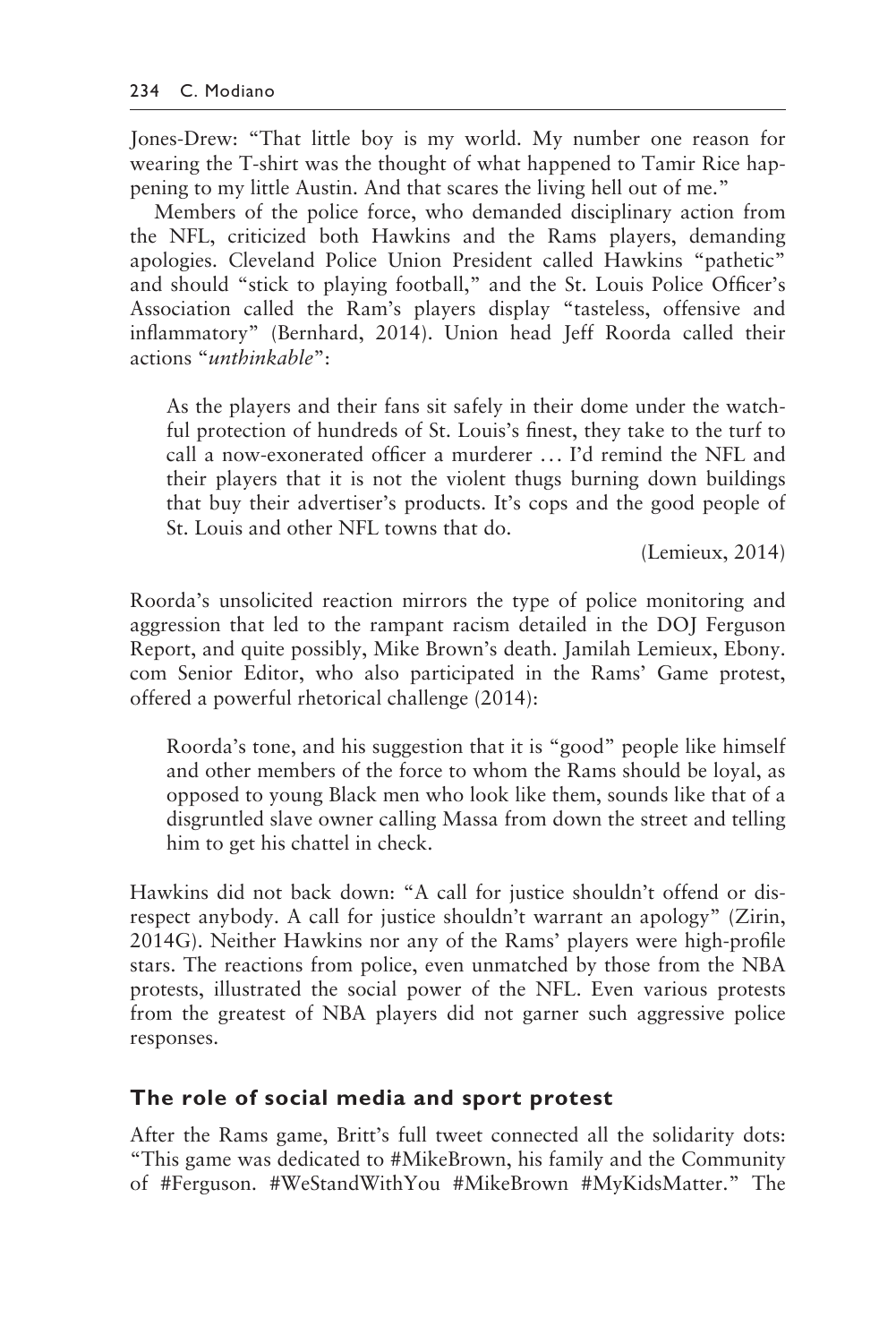statement also reflected the emerging role of social media—seeds that were planted after the 2012 death of Trayvon Martin in Sanford, Florida, and 2013 acquittal of his killer George Zimmerman. Outrage following Travon's death mounted as the Sanford Police Department's refused to even *arrest* Zimmerman—which led to 45 days of protest. Zimmerman's non-arrest, like that of Darren Wilson, was the consistent factor in producing mass galvanized responses. Given the absurdly low existing bar to produce an arrest of an African-American civilian, the non-arrest of Zimmerman—and later Wilson, Panteleo, and other officers—was a clear indictment of how police departments value Black lives.

The glaring contradiction spurred sports stars to join the outrage of protesters, and social media was their tool of choice. It was largely NBA players (Modiano, 2012) and not NFL players who took the lead. Most famously, LeBron James tweeted a Miami Heat team picture stating #WeAreTrayvon-Martin with all the players wearing hoodies. It spurred a domino effect of NBA stars, including Carmelo Anthony, Amare Stoudemire, Dwayne Wade, Steve Nash, and Kevin Durant, tweeting personal hoodie pictures.

The NBA-led response to Martin was called: "Sports Activism's Welcome Rebirth." For NBA players, that rebirth happened through Twitter—an increasing platform choice for athletes (Browning and Sanderson, 2012). Unlike NBA players, it was largely *after* the Zimmerman verdict that NFL players expressed their disapproval through Twitter.

In "Talking about Trayvon in 140 characters" (2014), Annelie Schmittel and Jimmy Sanderson analyzed 465 tweets from 125 NFL Players after the Zimmerman verdict and concluded Twitter was a "viable mechanism for African American and other minority athletes to engage in activism and initiate important conversations about social justice issues." Perhaps the most visceral reaction came from Atlanta Falcon's Roddy White: "F–king Zimmerman got away with murder today.... All them jurors should go home tonight and kill themselves for letting a grown man get away with killing a kid." White would later apologize for being "extreme."

The Bills' Stevie Johnston also lamented America's racial doublestandards, tweeting: "Living in a world where you fight dogs; you could lose everything (Mike Vick) ... if you kill a black man you're not guilty! #INjusticeSystem;" and "Damn, Plaxico Burress shot HIMSELF and got 2 yrs! This dude shot and killed another. Yet, he's going home to his sleep number mattress." Several others players echoed these comparisons to Vick and Burress,<sup>6</sup> highlighting the lack of value afforded to Black life.

Vikings Punter Chris Kluwe tweeted, "So my phone dies and I come back to learn that our legal system isn't the same as justice. Color me shocked. #waitdontcolormeillgetshot." The tweets from Kluwe and the Ravens Brendan Ayanbadejo ("I guess murder is OK") are also notable in that they were the two most vocal NFL advocates for LGBT (lesbian, gay, bisexual and transgender) rights. Both players were resigned following the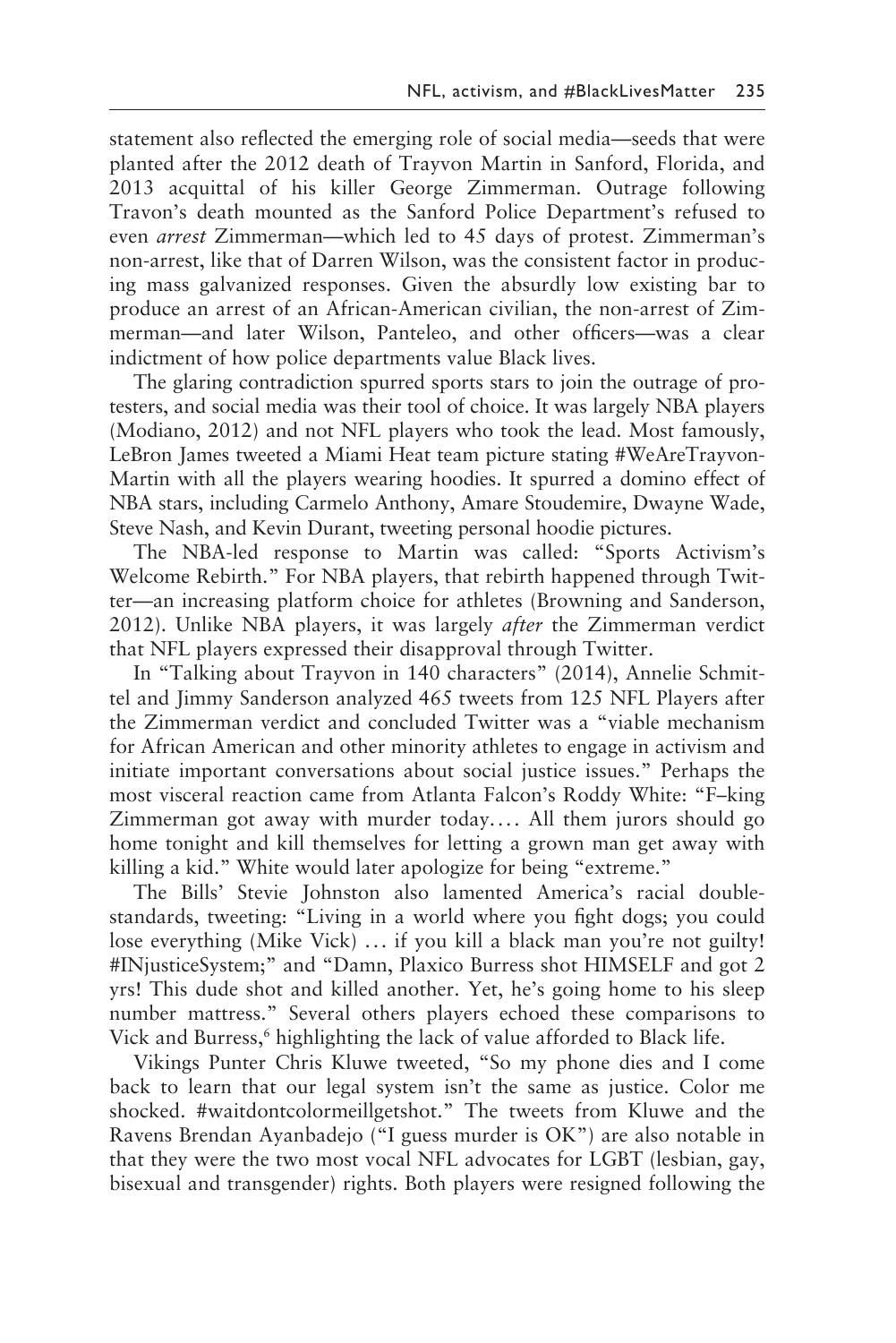2012 season. Each felt their activism played a role (Kluwe, 2014). While it's possible the aging veterans were cut for football reasons, their examples could send messages on the cost of social advocacy for players not deemed indispensable (Carpenter, 2013).

Such NFL fear is not new. In 1999, William C. Rhoden (1999) interviewed several African-American players on the paucity of lack of Black NFL coaches. Alfred Williams explained a reason for player silence about the issue as one of fear and the lack of security: "In this league you can't just speak your mind and feel like it's going to go unnoticed. We play in a league with no guaranteed contracts." Unlike NBA or MLB, NFL players can be cut at any time, and this context might explain why NBA players felt more emboldened to tweet about Trayvon first. Rhoden called Black NFL players the "'Silent Majority' Afraid to Force Change". Then there is the league's silent minority.

#### **White silence and resistance**

Kluwe's reference to his white skin privilege was the only tweet from a white NFL player in Schmittel's study (2014) that challenged the Zimmerman verdict. Also, no white NFL player challenged the non-indictment of Darren Wilson. In the NBA, only Steve Nash weighed in ("Disgusted by decision"). With Nash and Kluwe retired, the NFL and NBA white silence has been noticeably deafening. The Nation's Dave Zirin (2014C) had enough:

Everyone in sports should be asked if they have any solidarity—verbal or financial—to offer to the family of Michael Brown as well as those in Ferguson fighting for justice. "Everyone" means not just Black athletes. Peyton Manning, Kevin Love, Tom Brady, Mike Trout, Aaron Rodgers: this is the culture that has made you famous.... Either Black lives matter or they don't. In other words, either the lives of your teammates matter or they don't. It's time, white athletes: take some of the damn weight.

Zirin noted that silence from white professional football players was not reflective of actual street protests or history:

Given how multi-racial the demonstrations have been around the country, it is past time to see them act in the tradition of 1968 Olympian Peter Norman, who stood at attention wearing a solidarity button while Tommie Smith and John Carlos raised their fists in Mexico City.

Norman's act of solidarity has always been deeply meaningful to Carlos and Smith. According to Carlos, Norman's decision "to wear the [OPHR] badge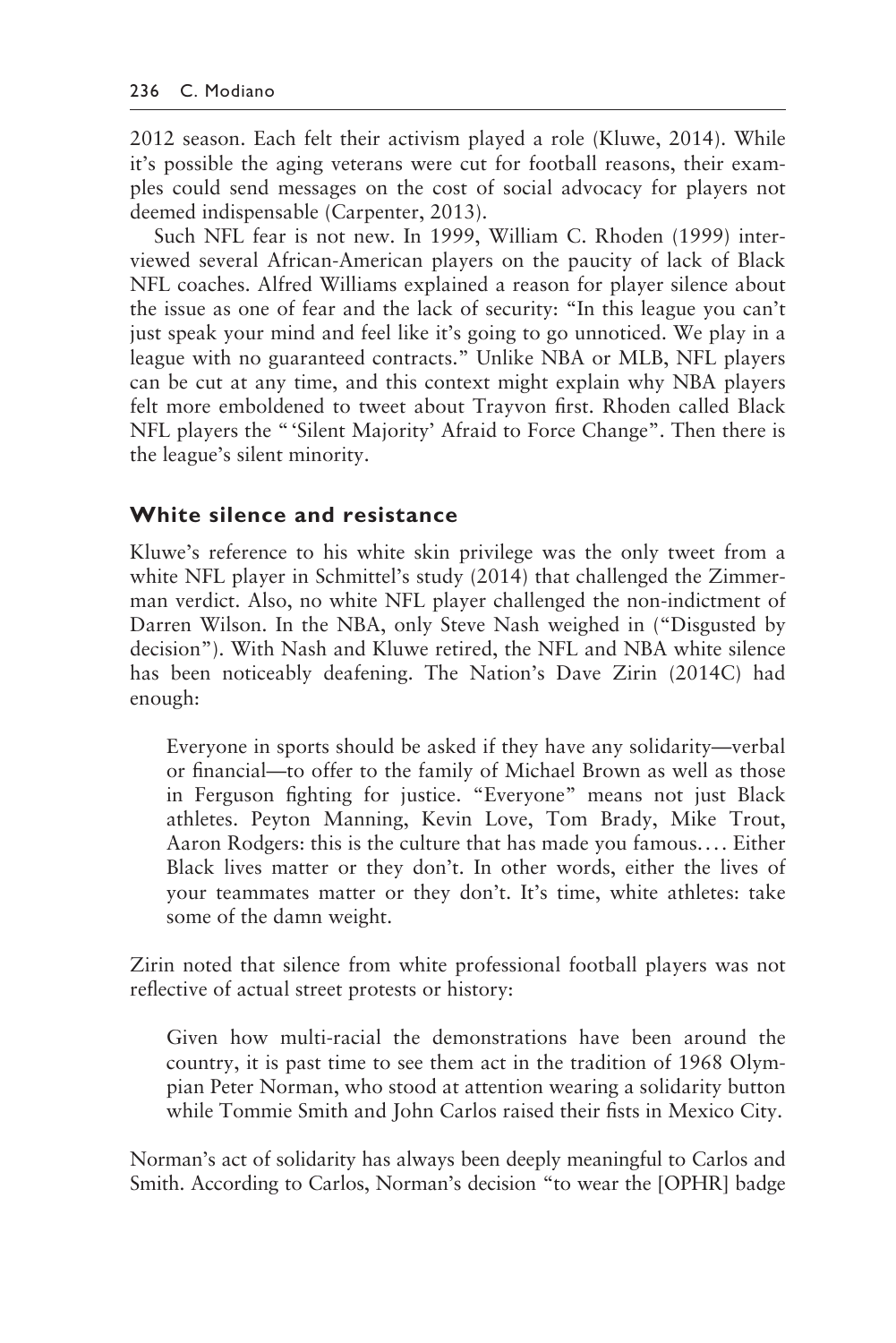as a white individual, it made the statement even more powerful ... Peter became my brother at that moment." White solidarity extended beyond Norman in the 1968 Olympics. Harry Edwards stated (Leonard, 1998):

Some of our greatest supporters—the Harvard University Crew Team, Hal and Olga Connolly, Bill Toomey—were white ... I should have made a greater effort to publicly enunciate and embrace that interracial relationship. Even though the media didn't want hear it.

Edwards cited the failure to place "greater emphasis on interracial dimensions" as a "primary failure" of OPHR. The erasure of white athleteactivists throughout history fit the media's focus on the selfish and entitled black baller.<sup>7</sup> Media lamentations of the demise of the "activist athlete" continue to be framed around the failures of today's black athletes, letting today's white athletes off the hook for their own participation in structures of racial privilege.

#### **White backlash, white consumers (October 13)**

Tonight was a major success. Our message was clear—Black lives matter and that means police violence is an issue no one can ignore, even during Monday Night Football. Our movement is growing every day and while ESPN chose not to air our major action, we know that many in our country stand with us. We are waiting for our leaders to act.

(Zirin, 2014B)

This call for action came from one of the nearly 50 protesters inside the Rams' stadium who ultimately joined 50 more protesters outside after being kicked out of the stadium by police. Tory Russell,<sup>8</sup> a prominent local Ferguson activist, said, "You can't go on with life as usual until justice is served. We are fighting all across St. Louis and this is not a game to us."

While ESPN remained silent about the protest, other media outlets and social media picked up the slack. *Washington Post* (McDonald, 2014) began their article: "They're Everywhere" as the Rams' protest was one of many on that same day as thousands were protesting at St. Louis University, Wal-Mart, at the Ferguson police Department, and other places. All in one day.

Protesters presented multiple banners stating "Rams Fans Know Black Lives Matter On and Off the Field." In a sport where 68.7 percent of the players are African-American (The 2015 Race and Gender Report, 2015) and 78 percent of fan viewership is white, the banners acted as an appeal to white fans for racial consistency. Another protester, Shannon Wilson, described some of the racist taunting from some nearby fans: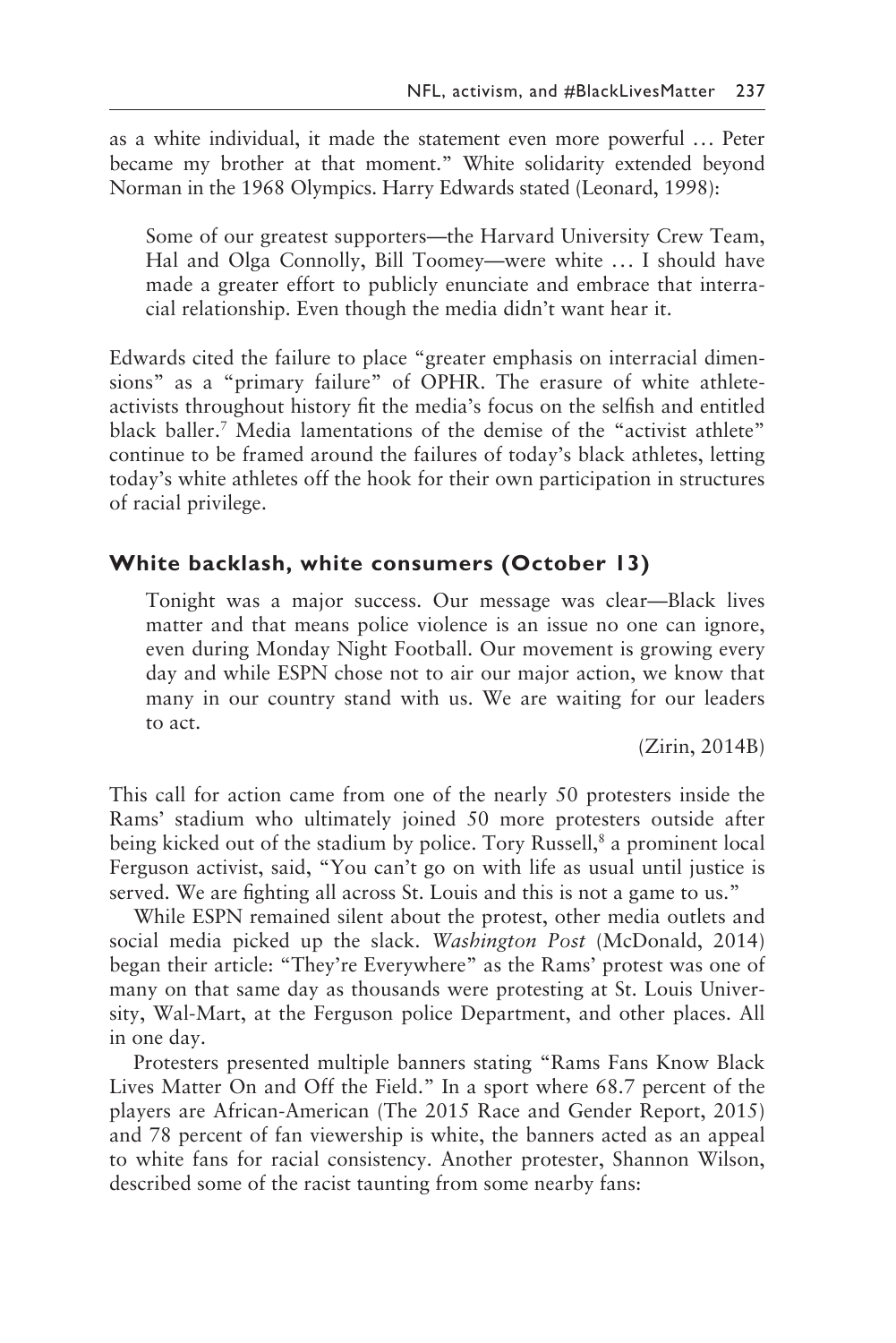We chanted in protest to tell the world that Rams fans know that Black lives matter. Some Rams fans who sat in front of us ignored us at first. When our cries for our lives grew louder, some men began to dance as if to imitate monkeys, and shouted, verbatim, "Shut the f\*\*\* up you monkeys." I guess some Rams fans don't know that Black lives matter.

(Zirin, 2014B)

The racist taunting received by Shannon and others underscored the very dynamic the protesters wished to challenge. How could fans enthusiastically cheer on African-American players, but not less athletically gifted African-Americans, let alone the life of Mike Brown? What did fan cheering signify? Todd Boyd describes the dynamic between African-American athletes and entertainment:

Black men, especially young black men, are held in the highest contempt by a large segment of society. This has always been the case, and this contempt has always been exposed through sport. Yet in modern history, the same Black men are often entertainment for the masses. Though it is acceptable for these men to entertain, they are held in contempt for the money they make because of their entertainment.

(Boyd, 2000, cited in Collins, 2005)

For Patricia Hill Collins, fan cheering has less to do with athletic exploits on the field than the compliance to white male authority. In *Black Sexual Politics* (2005) Collins further explains:

Intense scrutiny paid to sports ... operates as a morality play about American masculinity and race relations. Black athletes ... become important visual status for playing out the new racism. In essence, the myth of upward social mobility through sports represents, for poor and working-class Black, gender specific social scripts for an honest way out of poverty. Its rules are clear—submit to white male authority in order to learn how to become a man.

For outspoken NFL players who saw their own children in Trayvon, Mike Brown, or Tamir Rice, the "myth of social mobility" via submission to white authority is contradicted with deadly results (see Brown, this volume). Polls also support Collins and Boyd in showing that on-field performance is not enough for to be accepted by (mostly white) fans.

In a five-year review<sup>9</sup> of Forbes-E-Nielson of "most disliked" athletes or people in sports, African-American athletes consistently populate the majority of top ten lists. The Nielson-based Forbes poll of 2012 "Most Disliked Athletes" (Van Riper, 2012) is most glaring as nine of the top ten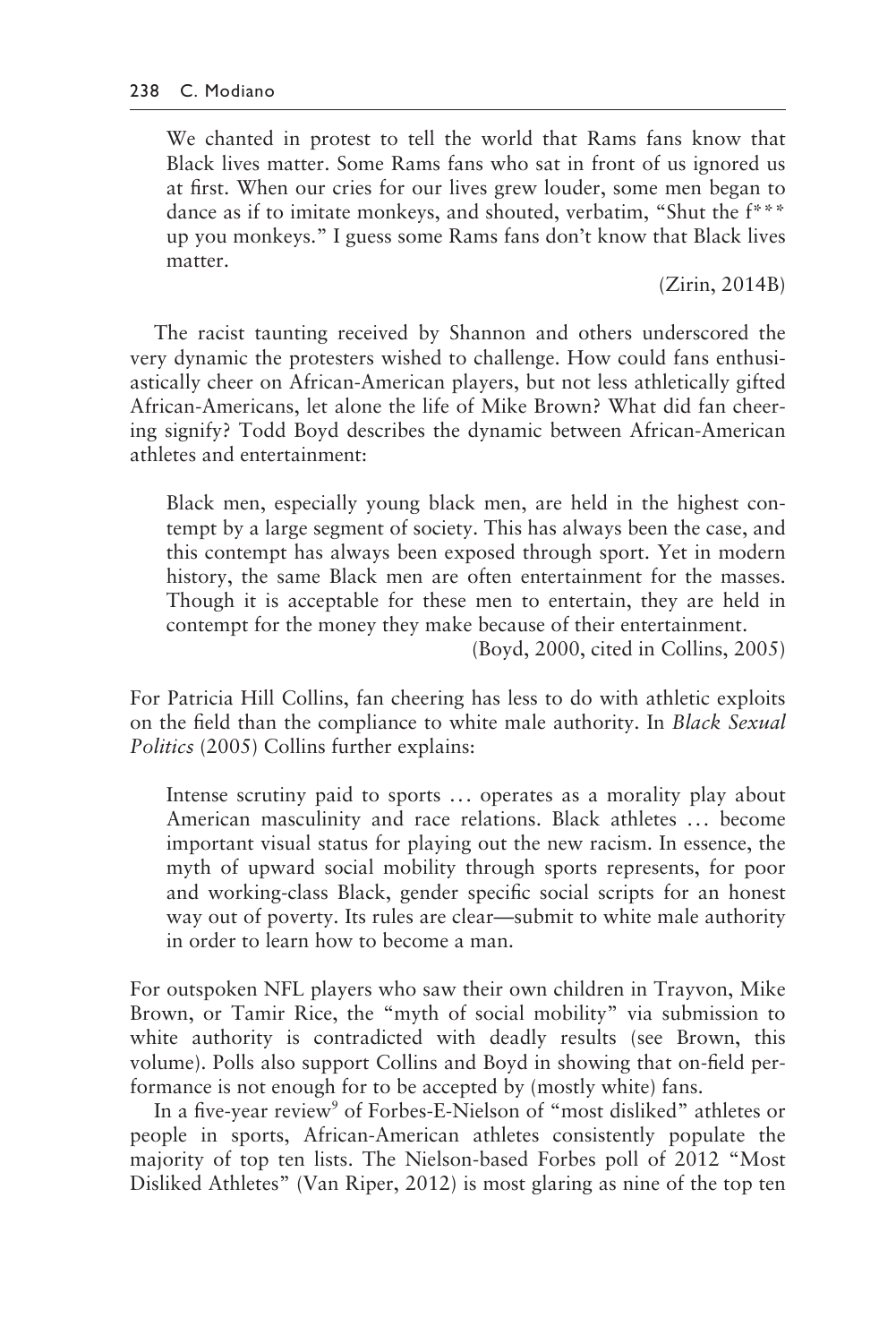are athletes of color including Michael Vick, Tiger Woods, and Lebron James. For the fourth straight year, Vick was the most disliked athlete. If Vick's dogfighting crimes are the reason, it does not explain Woods a close number two. While his extra-marital affairs (with predominantly white women) were highly-publicized, infidelity is not highly unusual for public figures. Despite never committing any legal crimes, Woods, Terrell Owens, and Alex Rodriguez all made the most disliked list at least three times in five years while misbehaving white players such as Ben Roethlisberger (twice accused of rape), Brett Favre (accused of sexual harassment; sending naked pictures to a woman reporter), Lance Armstrong, and Josh Hamilton made one-year cameos or missed the list altogether.<sup>10</sup>

The symbolic disproportionate "dislike" of athletes of color cannot be separated from the very real disproportionate police shooting or mass incarceration. The "thugification" of Black athletes is constant. In December 2014, Deon Long, a student-athlete at University of Maryland, made this clear, holding up sign that read: "Are we still thugs when you pay to watch us play sports?" The answer is "yes" according to All-Pro cornerback Richard Sherman (see Cunningham, this volume).

Perhaps, no NFL event illustrated such fan and media contempt than the January 2014 NFC Championship when Sherman followed up a stunning game-saving play with an infamous post-game interview when he shouted into the microphone: "I'm the best corner in the game. When you try me with a sorry receiver like Crabtree that is the result you are going to get. Don't you ever talk about me" (Eagle, 2014).

Social media backlash was immediate. In "Dumb People Say Stupid Racist Shit About Richard Sherman" (Kalaf, 2014), sports website Deadspin catalogued many tweets referring to Sherman as a "monkey," gorilla," "ape." Liberal use of the word "ni—er" was preceded by a myriad of adjectives including "dumb," "ignorant," "cocky," "disrespectful," and "no class." Beyond Twitter, Deadspin reported (Wagner, 2015) that, "The Word Thug was Uttered 625 times on TV Monday. That's a Lot." This far surpassed any other day going back to August 29, 2013 where John Kerry called Bashar al-Assad a "thug."

The racist onslaught quickly produced a backlash to the backlash (Modiano, 2013). *The Atlantic's* Ta-Nehisi Coates (2014) wrote:

I don't know what it means to be "classless" in an organization like the NFL. And then there is the racism from onlookers, who are incapable of perceiving in Sherman an individual, and instead see the sum of all American fears—monkey, thug, terrorist, ni–er.

Deadspin's Greg Howard (2014) pointed out similar acts of bravado by white players like "Brett Favre, Johnny Manziel and Bryce Harper" are perceived positively as "hyper-American":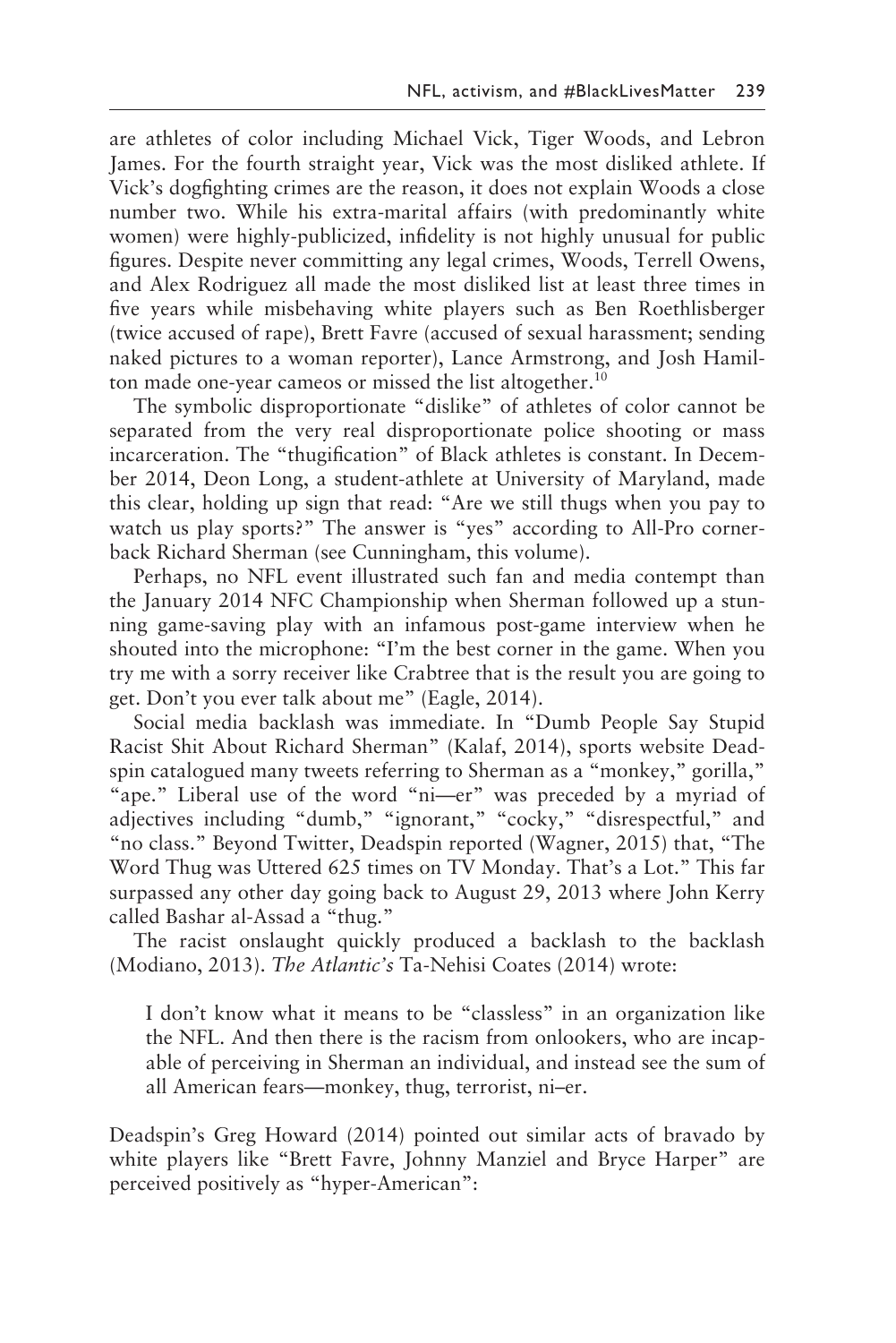All this is based on the common, very American belief that black males must know their place, and more tellingly, that their place is somewhere different than that of whites. It's been etched into our cultural fabric that to act as anything but a loud, yet harmless buffoon or an immensely powerful, yet humble servant is overstepping. It's uppity.

David J. Leonard (2014), author of *After Artest: The NBA and The Assault on Blackness*, saw response to Sherman as "central to the narratives and media coverage of the NBA for thirty years," and added:

Evident from Richard Sherman to Barack Obama, from Trayvon Martin and Serena Williams to countless nameless and faceless youth, the "thug" label embodies anti-Black racism that consistently images Black bodies as dangerous criminal threats deserving discipline and punishment. It's the language of white supremacy.... This is nothing new.

For Zirin (2014A), "nothing new" "goes back to first African-American heavyweight boxing champion Jack Johnson."

In "Richard Sherman, Thugs, and Black Humanity," Olyvia A Cole (2014) addressed how the "thug" image aided Zimmerman's acquittal:

"Thug" is a word used when we want to revoke humanity. Trayvon Martin, murdered only a few blocks from his home, was called a thug during his murderer's trial. The jury needed to be convinced that this boy's humanity could not possibly exist if he was "a thug".... And now Richard Sherman, an athlete wealthier than most of us can possibly imagine, dares to step outside the box that a racist culture demands he live inside ... and he's a thug too.

Sherman apologized for how his post-game remarks detracted from his teammates, but saw little distinction between social media's blatant bigotry and the coded kind in mainstream media (Klausner and Collman, 2014):

It seems like ["thug" is] an accepted way of calling somebody the N-word now. It's like everybody else said the N-word and then they say "thug" and that's fine.... What's the definition of a thug? Really? Can a guy on a football field just talking to people [be a thug?].... There was a hockey game where they didn't even play hockey! (media laughter) They just threw the puck aside and started fighting. I saw that and said, "Ah, man, I'm the thug? What's going on here?" (More media laughter).

Sherman's media tutorial would be the first of many. In months ahead, he would challenge the NFL's lack of punishment dispensed to white players such as Eagles' wide receiver Riley Cooper, and even NFL owners: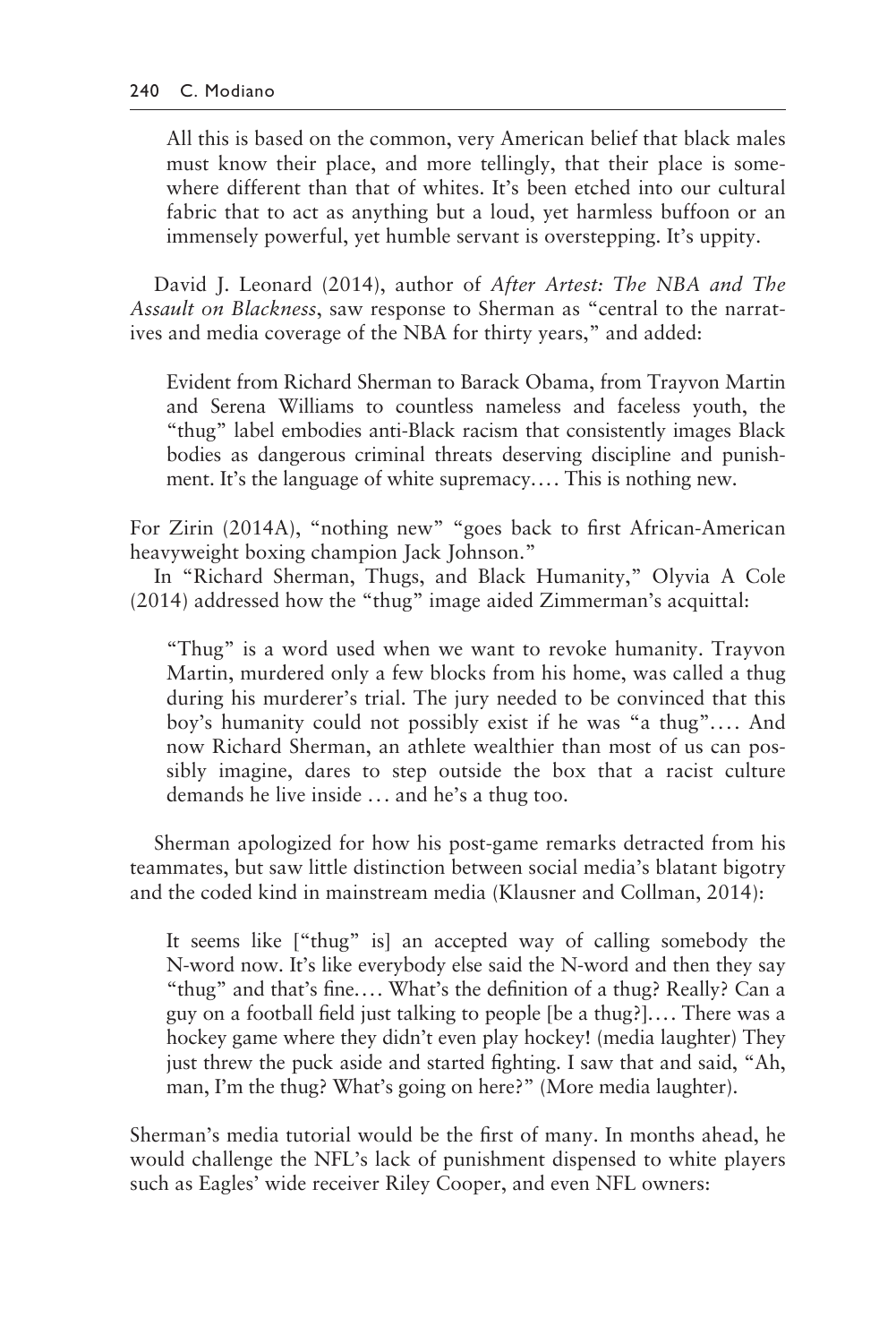Commit certain crimes in this league and be a certain color, and you get help, not scorn. Look at the way many in the media wrote about Jim Irsay after his DUI arrest. Nobody suggested the Colts owner had "ties" to drug trafficking [referencing Eagles Desean Jackson], even though he was caught driving with controlled substances (prescription pills) and \$29,000 in cash to do who-knows-what with. Instead, poor millionaire Mr. Irsay needs help, some wrote.

(Sherman, 2014c)

When asked if Roger Goodell would ever ban an owner for life (as the NBA did with Donald Sterling) Sherman replied (Gregory, 2014): "No I don't. Because we have an NFL team called the R\*dskins."

Despite challenging institutional racism at the highest NFL levels, Sherman was still largely embraced by mainstream media and voted winner of the 2015 Good Guy Award by the Professional Football Writers of America (Blount, 2015). Beyond his elite on-field performance, many writers were attracted to his "truly American Story".

Paul Thomas notes that Sherman's Stanford education and 4.2 high school GPA have "become a reflexive association, especially among mainstream, white, middle-class media." He writes:

Each time these justifications are used, I recognize a level of racism and condescension not unlike the use of "thug"—not toward Sherman, but toward a hushed suggestion of those real thugs (he grew up in Compton) with whom Sherman is being unfairly confused. You know, those others who do poorly in school. His GPA becomes a tool in wink-wink-nod-nod public discourse that is just as poisonous as the use of "thug."

(Thomas, 2014)

Thomas's analysis of "codes used to justify Sherman" actually helped to position Michael Brown as a real "thug"—a word often used help justify or minimize his death. Beyond countless twitter bigots, right-wing politicians like Mike Huckabee and left-wing comedians such as Bill Maher continue to use it, further reducing blackness to criminality.

Both the denigration of Sherman by bigots and the elitist elevation of him by some supporters operated in a way that converged race and class to devalue the life of Mike Brown. Darnell Moore (2015), one of the Monday night Rams game protesters, reflected on the anniversary of Brown's death to those critics:

[Those] who argue Brown should not be the cause célèbre for a localturned-international movement against blue-on-black violence, missed a significant point central to Ferguson protests: No matter how Wilson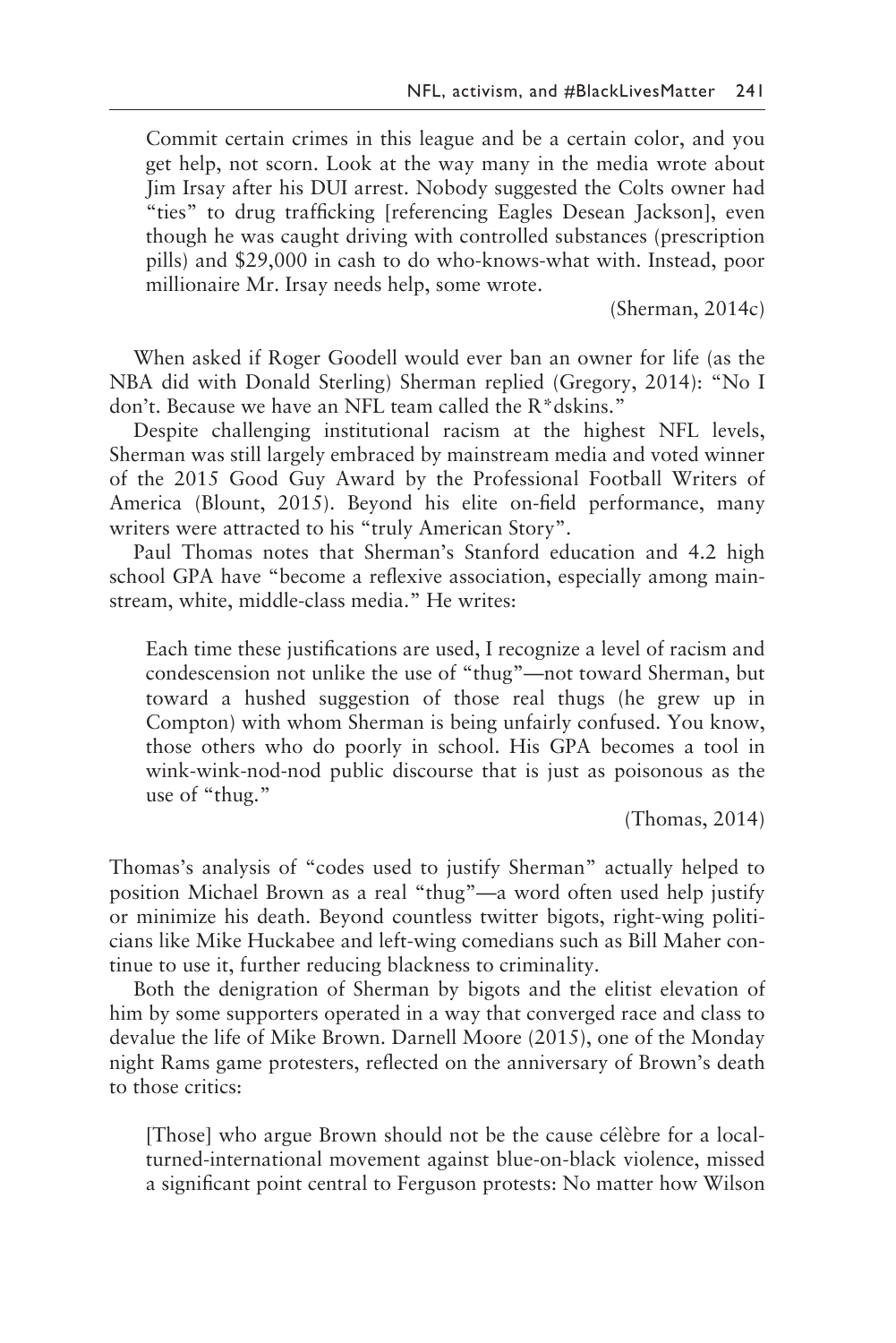and Brown confronted each other, Brown was shot several times, including in the head. He was not wrestled to the ground or Tasered. In a matter of seconds, Brown was viewed expendable enough to shoot and kill ... whether our hands are up or our fists clinched, when in the presence of police, officers are still likely to respond to black people differently than white people, too often with deadly force. And black people from Ferguson to Texas' Waller County are aware of this anomalous treatment.

Like Cole, the stadium banners, and the "Black Lives Matter" mantra of the movement, Moore centers his argument on Black humanity as measured directly against the sanctity of white life.

Younger and older black people, with street and book smarts, donning sagging pants and pant suits, singing movement songs and rapping fiery political lyrics, marched on the streets of Ferguson last summer —literally "shut[ting] shit down" as echoed in their chants—because they had reached a collective breaking point. It didn't matter whether Brown had been guilty of theft or assault. Ferguson protesters knew Brown should not have been killed.... "The Ferguson uprising was a significant departure from the sit-ins, marches and direct actions typically associated with the black liberation movement. Protesters did not need a perfect symbol, an innocent victim or an ostensibly respectable face upon which to base their calls for justice—They only needed a spark of injustice.

#### **#SAYHERNAME—misogynist violence and more backlash (October 19)**

Hog-spitting—not just spitting. He just hog-spit at my baby. He took everything out of him and spit in my daughter's face. She is a minor. That's the absolute worst thing you can do, when you spit on another human being. She was just saying "No justice, no peace" and he hogspit (at) and then smacked my baby. At that time—there was no more being peaceful.

These were the words of protester Tonja Bulley, who was arrested, along with her 17-year-old daughter, following a violent clash with Rams football fans outside the stadium (Modiano, 2014). Led by young Ferguson activists known as Lost Voices, these protestors were no strangers to confrontations with verbal sports fans.

Weeks earlier their protest at a St. Louis Cardinals playoff baseball game was met with group chants (Ley, 2014) of "Let's Go Cardinals" that evolved to "Let's Go Dar-ren" [as in Wilson] and soon-after "USA! USA!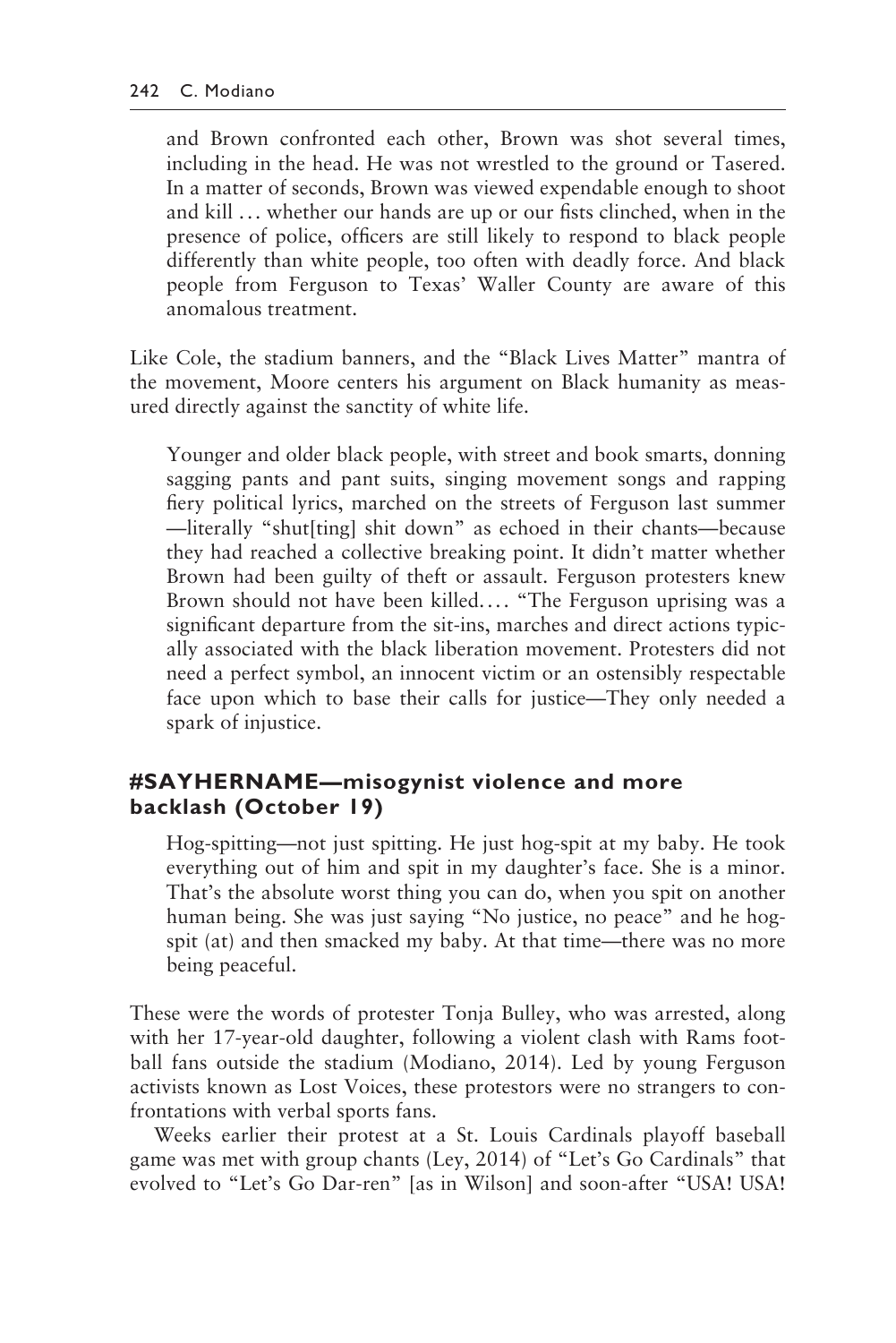USA!" Individual Cardinal's fan reactions included standard calls to "get a job" (note: it was a night game) while other fans could be heard yelling: "Africa! Africa! Africa!" and "We're the ones who gave all y'all the freedoms that you have!"

Reaction to protestors at the Rams game was similarly vitriolic. Bulley explains:

We were peacefully protesting. We were saying something that this big, tall White man did not like. He should've been locked up, and they did not lock him up. One [man] slapped my daughter and another hit her with his fist. Another woman threw her drink on me—and I retaliated.

(Modiano, 2014b)

Bulley would get arrested, and charged with two felonies (since-dropped) and her daughter continues to fight in court over a year later.

Another Rams fan stole an upside-down American flag from protesters that led to a chase to get it back. In a photograph that would win a 2015 Pulitzer Prize award (Beaumont Enterprise, 2015 ) the flag thief and protester, Cheyenne Green would wrestle for control of the flag, and symbolically, the future of America. In other pictures, Dasha Jones joins Cheyenne to pull back the stolen flag. At the conclusion of the protest, Dasha can be seen on videotape with misty eyes:

I saw the true colors of our country today. There's still so much racism. And it's going to take a minute, but me, I know I'm going to get it done. My [one-year old] daughter is not going to grow up in this world at all whatsoever. I'm giving my all, my life for it.

(Modiano, 2014b)

Tonja, 49, and Dasha, 19, made it clear that they were fighting for their daughters. This mother-daughter fight contradicted a popular narrative and movement discourse that often excludes women of color. It was African-American women who led the Rams game protest; who were arrested; who went to jail; who brought the flag; and who fought to wrestle back that flag—literally and symbolically. This women-led activism was consistent with many protests in and beyond Ferguson.

National media largely ignored this Rams game protest, while local media used the opportunity to criminalize and demonize protestors (Rivas, 2014). *The St. Louis Dispatch* reported, "The mother and daughter who were arrested are black. All of the victims are white, *police say*" (Liss, 2014). While none of the white male instigators were arrested, local reporting reproduced a racial narrative that not only painted Black protestors as criminals but seemingly erased the gender violence. This prompted one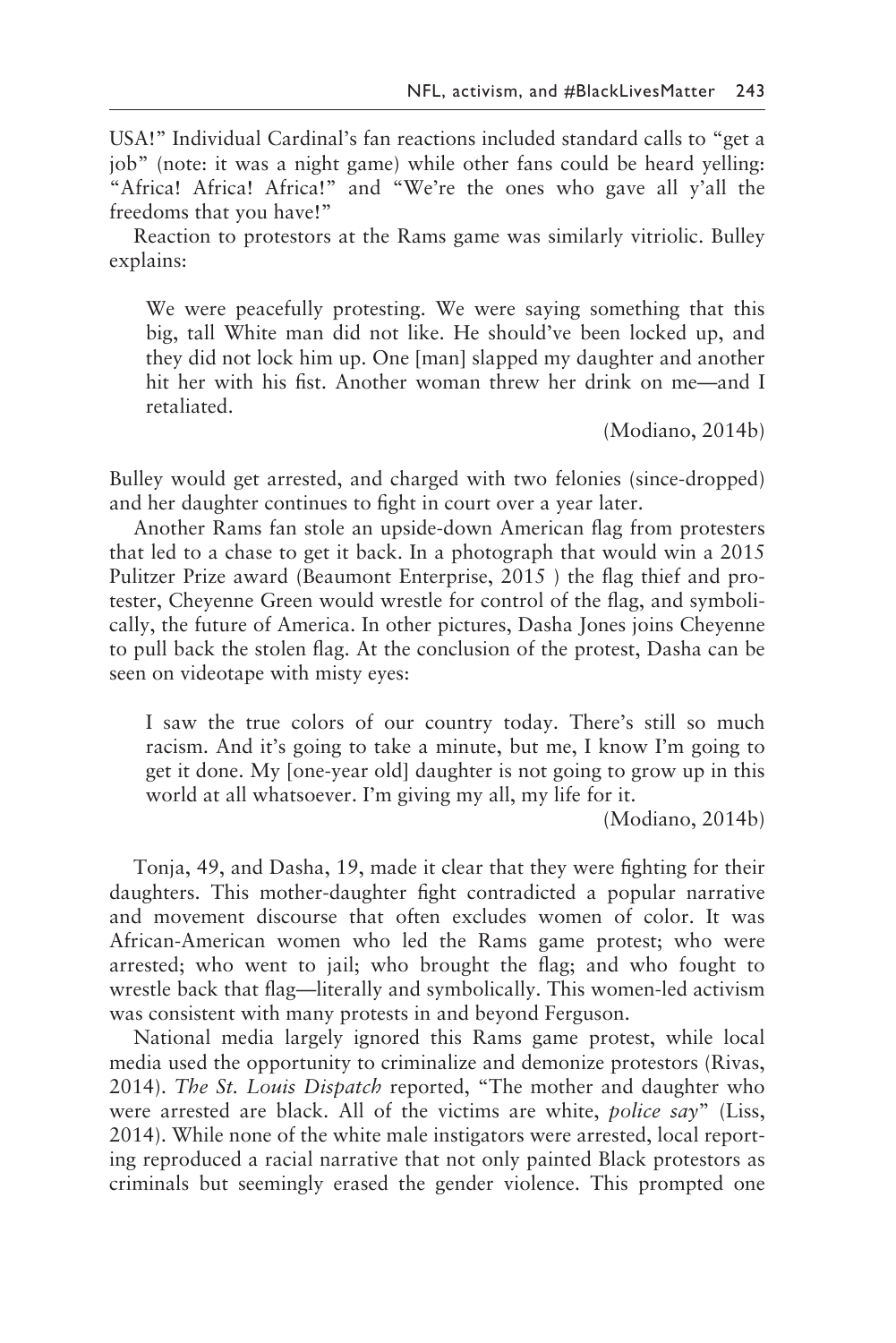Twitter user to respond: "Where are all the white people who were mad at Ray Rice?"

The protest came precisely at a time when the NFL had ignited a national discourse on violence against women jumpstarted by the graphic video of NFL Player Ray Rice striking his then-girlfriend Janay Palmer. Rice was suspended for the season and NFL Commissioner Roger Goodell was roundly criticized for lack of action on player violence against women. While many, including this author, welcomed national attention to violence against women, the near exclusive media attention on African-American NFL athletes also seemed to undermine that cause. Writing about the Rams' protest, I questioned the authenticity of the Rice coverage:

The lack of police will to arrest any violent White male fans mirrors the recent muted coverage of Oscar Pistorius's murder conviction, ESPN's famous two-day omission of Ben Roethlisberger's initial sexual assault charge, and a still barely-known story of baseball player Brian Giles, who smacked his fiancée on video years before Ray Rice. Less symbolically, the selective arrests of Tonja and Brandy mirror the same kind of racial profiling that led to Mike Brown's death in the first place.

David J. Leonard (2015) addressed the NFL and media hypocrisies head on:

The moral panic feels less and less about intimate partner violence (IPV), hyper masculinity, a culture of violence, misogyny, or patriarchy, but instead yet another moment to locate social ills within the bodies of black men.... In a nation where 1 in 3 women report having experienced IPV, 1 in 5 men admit to having committed violence against a partner, one has to wonder why now, why did Ray Rice prompt a national soul-searching regarding the problem of IPV? ... In a nation where judges and police officers engage brutal acts of violence against women with impunity, where ESPN and other sports media routinely mock and reduce women to dehumanized objects of consumption and ridicule, it is hard to believe that this feigned and surely short-lived outrage is about domestic violence (DV).

The purported outrage against domestic violence proved to be short-lived. Despite a handful of PSAs (public service announcements) on domestic violence, the NFL has failed to embrace structural changes. Notably, when NFL player Johnny Manziel was alleged to have ruptured his girlfriend's eardrum, NFL concern for Manziel's well-being trumped that of victim (Modiano, 2016). This reaction is nothing new, and can't be credited solely to Johnny's white male privilege. In 2012, Kansas City Chiefs player Jovan Belcher (African American) killed his girlfriend shortly before committing suicide, and sports media concern poured in for Belcher's potential mental illness. In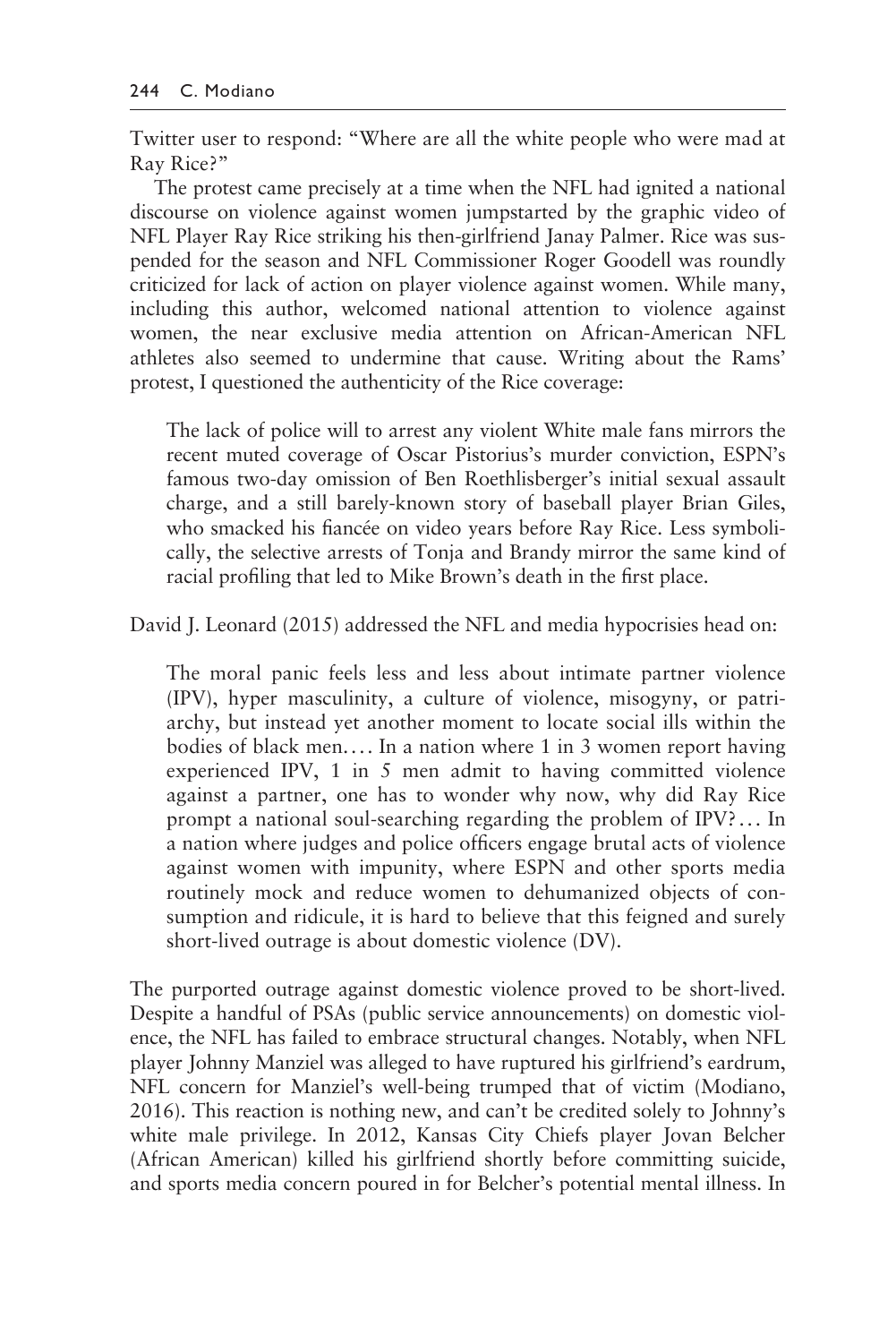refocusing the discussion, The Crunk Feminist Collective (2012) reminded readers: "Her Name is Kasandra Michelle Perkins," and Leonard (2012) stated in his title: "We Must Say Her Name."

After Rice, Leonard (2014) noted that family violence of police officers is two to four times higher than in the general population. With over one million officers in America, the attention given to Rice did not spill over to police violence against women—whether on duty or at home.

Police shooting/tasing deaths of Rekia Boyd, Aiyana Jones, Tanisha Anderson, Mya Hall, Natasha McKenna, or even Sandra Bland (who did receive some national media attention) failed to garner similar outrage as Brown, Garner, or Rice.

In her article, *"Ain't I Black? On The Historical Erasure of Black Female Leaders"* (2015) Janessa Robinson writes:

Centering the narrative of state sanctioned violence on Black, cis, hetero males erases the fact that Black women risk the same brutality. It also disregards the particular vulnerability for state sanctioned sexual violence Black women face (such as Daniel Holtzclaw, Oklahoma City Police officer). The ills of white supremacy and patriarchy so often intersect against Black women. We are systematically targeted by sexual abusers as they are more-than-aware that communities infamously, again and again, do not and will not go to bat for us. And yet we bare the risk of being assaulted again at the hands of those designated to help us when reporting the incident.

This vulnerability was never more apparent than the case Robinson references. Holtzclaw—a former standout college football player who received an NFL tryout with the Detroit Lions—specifically utilized his police power to target poor Black women (Johnson, 2015). Similarly, the Ohio State University professor Treva Lindsay (2015) wrote:

In a historical moment in which campaigns to end sexual violence and to address racism at all levels of the criminal justice system thrive, a case involving an alleged serial rapist of black women has garnered far too little national outrage.

Lindsay states that the Holtzclaw coverage was "led almost exclusively by black women on social media." As the all-white jury was deliberating inside the courtroom on December 8, 2015, Columbia Law Professor Kimberlé Crenshaw (2015) was outside the courthouse speaking to protesters:

We've been in the movement for the last 18 months. We know what happened to Mike Brown. We know what happened to Eric Garner. But what we don't know is what happens to Black Women. We don't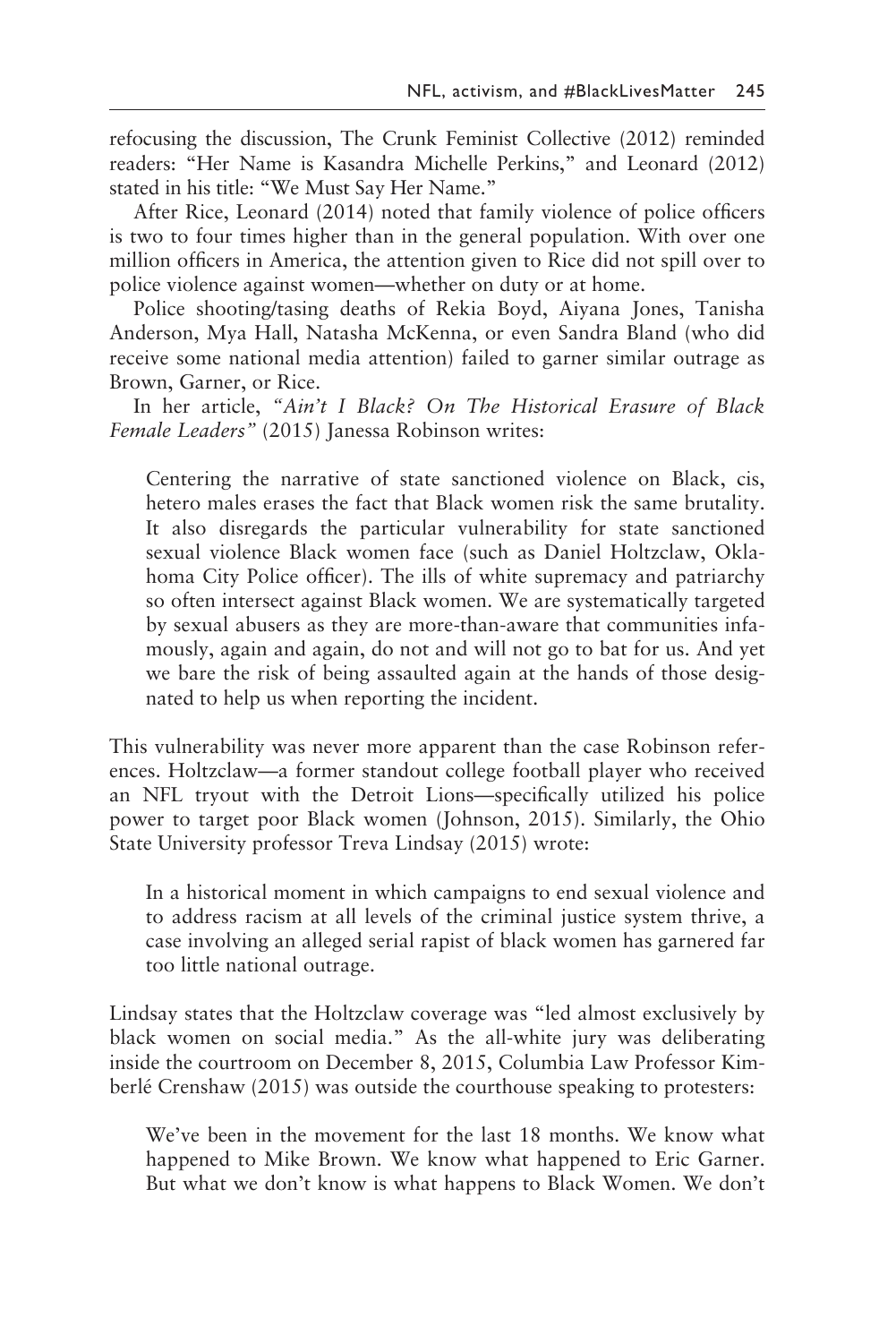know that Black Women are also killed by the police and we don't know that the second most common complaint by the police is "what"—sexual violence.

In a yearlong 2015 investigation, The Associated Press uncovered about 1,000 officers ("unquestionably an undercount") who lost their badges in a six-year period for rape, sodomy and other sexual assault (Sedensky and Merchant, 2015).

In December 10, 2014, Holtzclaw was convicted on 18 of 36 criminal counts. In "Justice Finally Not Denied," Deborah Douglass (2015) wrote:

Beyond serving as an indictment of one cop gone rogue, this case served as a referendum on issues raised by #BlackLivesMatter and #SayHerName, a Twitter hashtag that arose when Black female victims of police abuse were seemingly drowned out in the cacophony to seek justice for Black men also abused or killed by police in cities across the country.

That movement changed its own discourse. Co-Founder Alicia Garza (2015) explains the need to "broaden the conversation":

Black Lives Matter is a unique contribution that goes beyond extrajudicial killings of Black people by police and vigilantes. It goes beyond the narrow nationalism that can be prevalent within some Black communities, which merely call on Black people to love Black, live Black and buy Black, keeping straight cis Black men in the front of the movement while our sisters, queer and trans and disabled folk take up roles in the background or not at all. Black Lives Matter affirms the lives of Black queer and trans folks, disabled folks, Black-undocumented folks, folks with records, women and all Black lives along the gender spectrum. It centers those that have been marginalized within Black liberation movements. It is a tactic to (re)build the Black liberation movement.

An intellectual feminist framework rooted in the work of Barbara Smith, Gloria Anzaldúa, Cherrie Moraga, Audre Lorde, and others influences the philosophy and tactics Garza addresses.

As noted in The Combahee River Statement (1977), "If Black women were free, it would mean that everyone else would have to be free since our freedom would necessitate the destruction of all the systems of oppression." Their influence is not only evidenced in the Black Lives Matter movement and #SayHerName campaigns, but in the ongoing analysis of sports activist and sociologist Harry Edwards himself.

In an interview two days after the Rams Player "Hands Up protest," Edwards was asked what he was "advocating these days":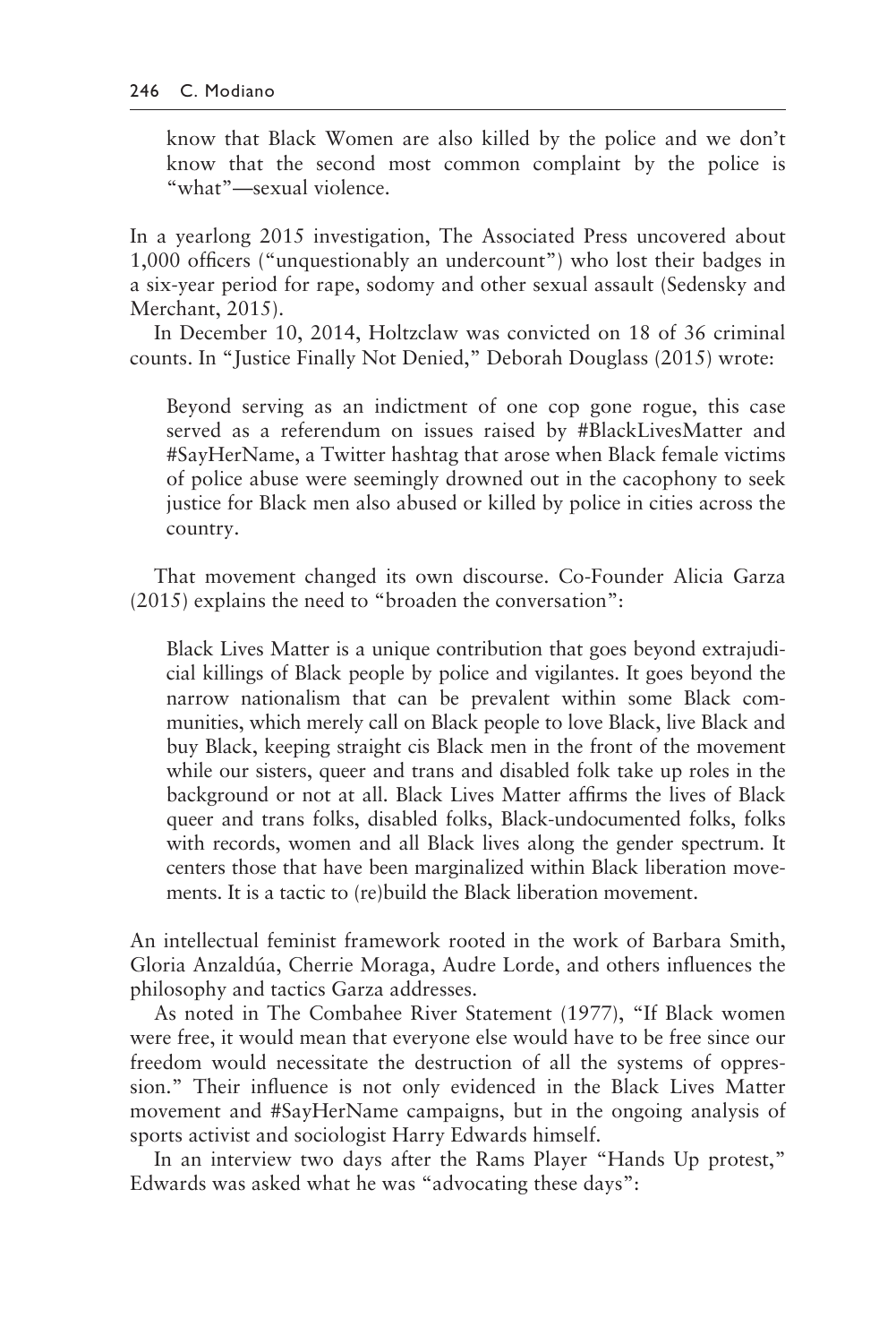I'm looking at three basic things in the interface of sport, race and society. One of them is the whole issue of domestic violence, which really opens the door to a national discussion on what I consider the No. 1 human rights issue in American society today—the status, circumstances and outcomes of women and girls. You're not going to be able to deal with issues in the African-American community unless you deal with issues of women and girls in that situation.

(PostGame Staff, 2014)

Given the discussion context, Edwards was alluding to *Black* women and girls ahead of his number two issue, "the status of Black men and boys ... in confrontation with the judicial system", and then his number three issue "demonstrations by athletes around the Ferguson issue."

#### **Conclusion**

The gendered evolution of Edwards' analysis as sports sociologist is worth reviewing. His 1960s activism and landmark "The Revolt of the Black Athlete" (1969) was centered almost exclusively around *Black masculinity*. By the end of the 1990s, his language promoted *diversity* with an intersectional lens "where you cannot separate out race, class, gender, sexuality, techno-class status or age" (Leonard, 2000). By 2014, Edwards was *prioritizing* the outcomes of women and girls as "the No. 1 human rights issue."

The NFL, which is 100 percent male and covered by a sports media which is 90 percent male and 90 percent white (Lapchick, 2014), has serious deficits as a reliable activist model for change. Consider that by early 2016, no NFL player has ever explicitly or symbolically referenced the police deaths of any women. Nor has any outspoken white NFL star reflected white solidarity seen at Ferguson and other protests. Thus with the benefit of another year of hindsight, some of the late 2014 optimism expressed by Edwards and John Carlos may now feel overstated. The NFL's burst of protest in December 2014 was followed by a year of relative silence in the NFL and professional sports amidst a growing movement for Black lives that has even significantly altered the discourse of presidential candidates.

The most significant case of sports activism in 2015 came from the University of Missouri Football team who threatened to boycott a game. The potential one million cost to the University of sitting out the game ultimately forced the resignation of University President, Tim Wolfe. While led by Black players, the white players and white coach notably joined the strike in solidarity. The roots of the player strike began in order to support Jonathan Butler, a student who went on a hunger-strike to protest against campus racism. Butler himself admitted his own courage was inspired by his time protesting in Ferguson after Mike Brown's death. On the same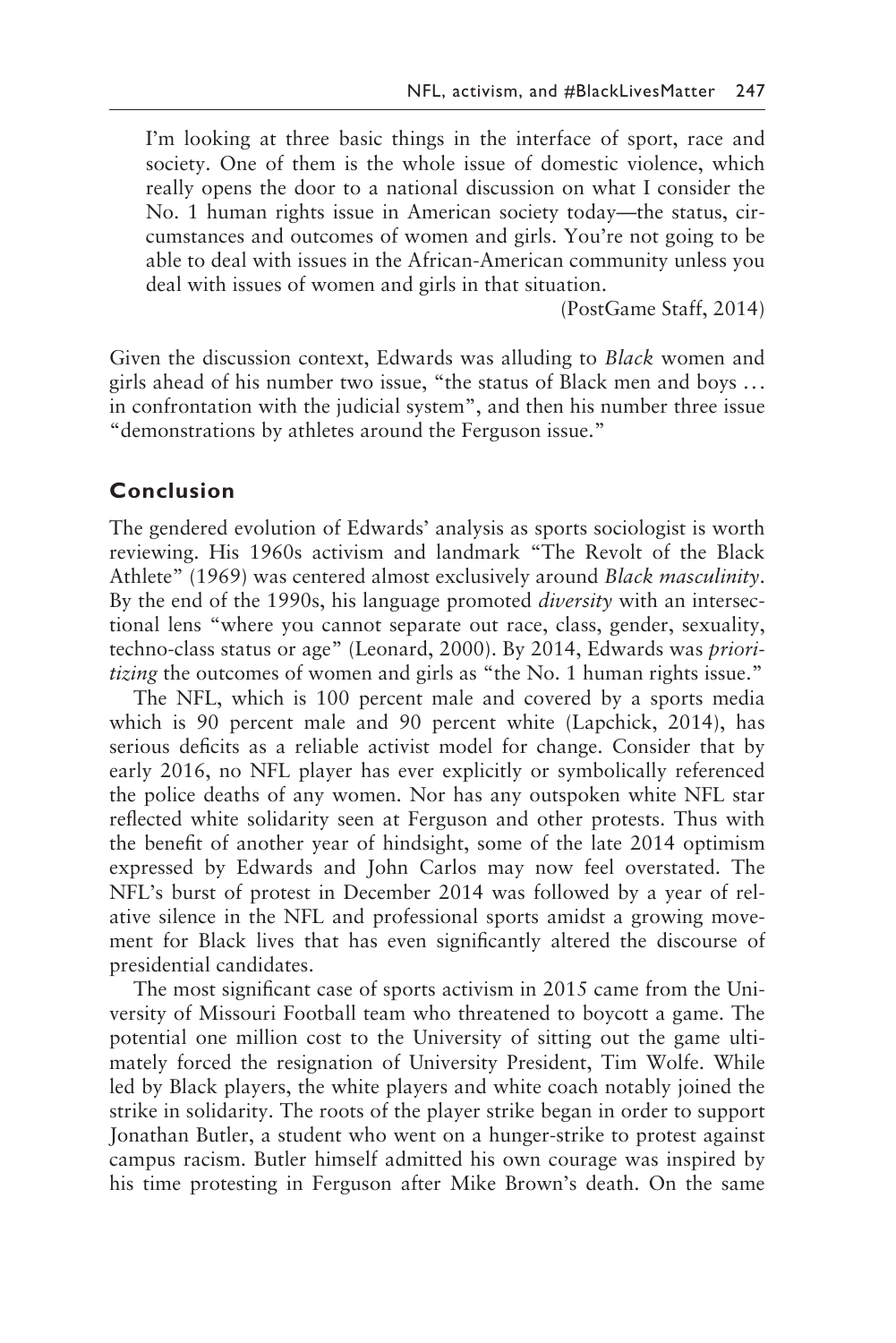day Wolfe resigned and his hunger strike ended, Butler tweeted: "FergusonTaughtMe Resistance." Butler's act of resistance was not inspired by NFL player symbolism, but patterned after actual actions and economic disruptions from Ferguson citizens like Dasha Jones and other protesters outside the Rams stadium.

One year later after the Rams protest, I asked Jones how she felt about the NFL protests from the previous year. Jones, now 20 years old, attending college and still regularly protesting in Ferguson, thought "more could be done." She then added:

I'm not worried about NFL players. Look at the [anti-police brutality] protests happening right now in Minneapolis [for Jamar Clark] and Chicago [for Laquan McDonald]. Look at what happened in Baltimore [for Freddie Gray]. That's not players, that's people demanding justice. Ferguson helped to do that. If athletes want to join the movement, that's a bonus. But we don't have time to wait for them...

We're the ones we've been waiting for.

(Jones, 2015)

#### **Notes**

- 1 In opting not to endorse African-American candidate Harvey Gantt in his close North Carolina Senate race against the racist Jesse Helms, Jordan chose "commerce over conscience" according to NBA legend Kareem Abdul-Jabbar. NPR. Kareem Abdul-Jabbar: "If It's Time to Speak Up, You Have To Speak Up," November 2, 2015, www.npr.org/2015/11/01/453739566/kareem-abduljabbar-if-its-time-to-speak-up-you-have-to-speak-up.
- 2 All but one of the NFL players at Ali Summit had been former teammates with Brown, many were involved in the Negro Industrial Union (later called Black Economic Union) Brown founded in 1966 upon his retirement.
- 3 Arangure, Jr., Jorge, Vice Sports: "2014: The Year of the Activist Athlete," December 19, 2014, https://sports.vice.com/en\_us/article/2014-the-year-of-theactivist-athlete.
- 4 Lee (2014) explains the hashtag: "There is no business as usual until we get some positive change and some positive movement. You can't just drive in from the suburbs and the exurbs and drink your beer and leave drunk after watching football and think it's business as usual going on in St. Louis. It's not that kind of party."
- 5 Kobe Bryant said:

You're kind of seeing a tipping point right now, in terms of social issues. It's become now at the forefront right now as opposed to being a local issue. It's really been something that has carried over and spilled into the mainstream, so when you turn on the TV and you watch the news or you follow things on social media, you don't just see African-Americans out there protesting.

(Lutz, 2014)

 6 Vick served prison time for his role in an illegal dog-fighting scheme and Plaxico Burress served prison time for possessing a concealed weapon that dislodged in his pants.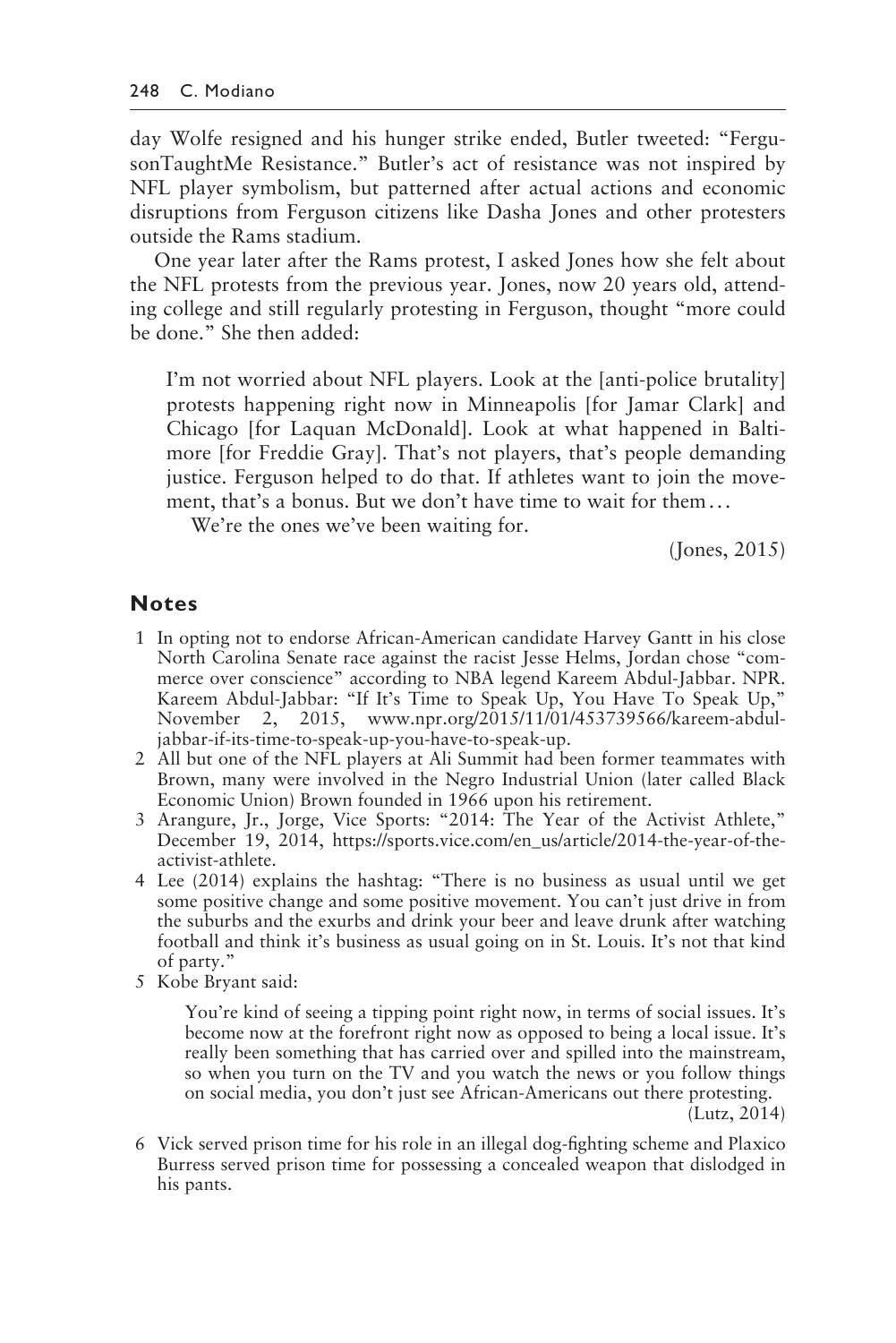- 7 One wonders if such hidden history—inclusive of outspoken players such as Dave Meggyesy (NFL), Bill Bradley (NBA), and Jim Bouton (MLB)—have contributed to the relative silence of today's white athletes.
- 8 Russell and his organization Hands Up United helped organize and share costs of the October 13 protest along with this author who initially purchased Rams tickets after being inspired by Umar Lee's previous smaller Ram's "No Justice, No Football" action.
- 9 Review by author looked at Forbes "Most Disliked People in Sports" from 2009, 2010 and 2011; and "Most Disliked Athletes" in 2012 and 2013 (see works cited).
- 10 Amongst white players, only Mark McGwire made the list twice displaying a lack of "staying power" of white dislike.

#### **Works cited**

- Abdul-Jabbar, Kareem. "If It's Time To Speak Up, You Have To Speak Up." November 2, 2015. Web. January 20, 2016.
- Arangure, Jr., Jorge. "2014: The Year of the Activist Athlete." *Vice Sports*, December 19, 2014. Web. January 20, 2016.
- Armour, Nancy. "Statement by Rams players evokes Olympic moment." *USA Today,* December 1, 2014. Web. January 20, 2016.
- Baldwin III, Robert. "Maryland WR Deon Long joins Eric Garner Protests with Poignant Message." *SB Nation*, December 4, 2014. Web. January 20, 2016.
- Beaumont Enterprise. "St. Louis Dispatch's Pulitzer Prize winning Ferguson coverage." BeaumontEnterprise.com. April 20, 2015. Web. January 20, 2016.
- Bernhard, Jimmy. "SLPOA condemns Rams display." KDSK. December 7, 2014. Web. January 20, 2016.
- Blount, Terry. "Richard Sherman Wins the Good Guy Award." ESPN, June 15, 2015. Web. January 20, 2016.
- Browning, B. and Sanderson, J. "The Positives and Negatives of Twitter: Exploring how Student-Athletes Use Twitter and Respond to Critical Tweets." *International Journal of Sport Communication*, 5 (2012): 503–521.
- Buchanan, Rose Troup. "Ferguson Protesters Shut Down Malls across the United States on Black Friday." November 29, 2014. Web. January 20, 2016.
- Carlson, Chris, "Jim Brown Talks Johnny Manziel, Michael Sam, Marijuana and the Spirit in Ferguson." November 13, 2014. Web. January 20, 2016.
- Carpenter, Les. "Chris Kluwe's Release by Vikings Sends Message that Gay Marriage Talk is not Tolerable in NFL." *Yahoo Sports*, May 6, 2013. Web. January 20, 2016.
- CBS News. "St. Louis Rams Players Show Apparent Solidarity Ferguson Demonstrators." November 30, 2014. Web. January 20, 2016.
- Coates, Ta-Nehesi. "Richard Sherman's Best Behavior." *The Atlantic*. January 20, 2014. Web. January 20, 2016.
- Cole, Olyvia. "Richard Sherman, Thugs, and Black Humanity." January 20, 2014. Web. Januuary 20, 2016.
- Collins, Patricia Hill. *"Black Sexual Politics, African-Americans, Gender, and the New Racism."* New York, NY: Routledge, 2005. Print.
- The Crunk Feminist Collective. "Remember Their Names: In Memory of Kasandra, Cherica, & Others." The Crunk Feminist Collective. December 3, 2012. Web. January 6, 2016.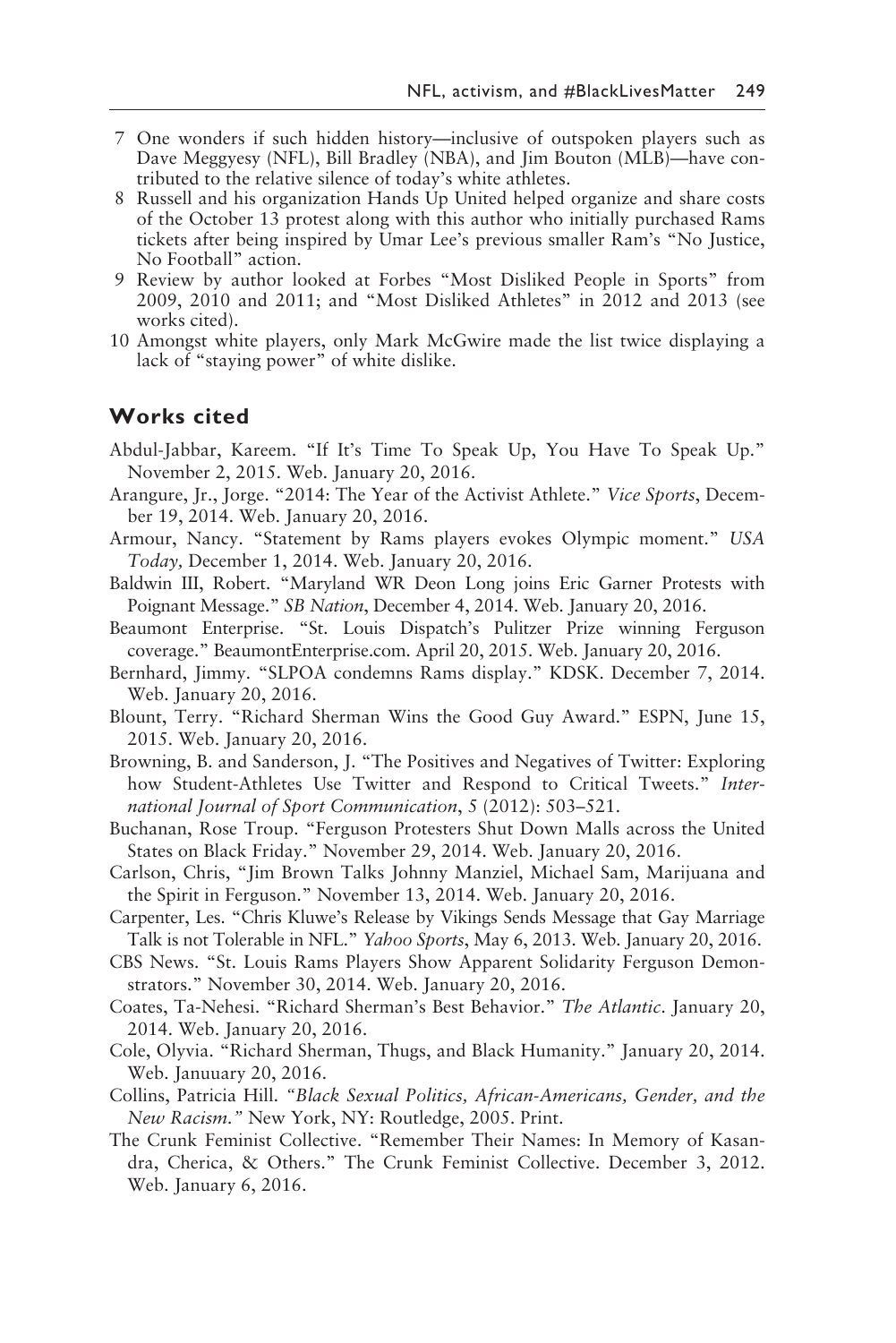- Cullors-Brignac, Patrice Marie. "We Didn't Start a Movement, We Started a Network." *Medium*, February 22, 2016. Web. February 23, 2016.
- Cunningham, G.B. and Regan, M.R., Jr. "Political Activism, Racial Identity, and the Commercial Endorsement of Athletes." *International Review for the Sociology of Sport*, 47 (December 2012): 657–669.
- Douglass, Deborah. "With Daniel Holtzclaw Conviction, Justice is Finally Not Denied." *Ebony*, December 11, 2015. Web. January 20, 2016.
- Eagle, Ben. "Richard Sherman Calls Out Michael Crabtree in All-Time Postgame Interview." SI.com. January 19, 2014. Web. January 20, 2016.
- Edwards, Harry. *The Revolt of the Black Athlete*. New York, NY: Free Press, 1969. Print.
- Falstrom, R.B. "Rams Players Raise Arms in Solidarity." *Associated Press*, December 1, 2014. Web. January 20, 2016.
- Garza, Alicia. "A Herstory of the #BlackLivesMatter Movement by Alicia Garza," *The Feminist Wire*, October 7, 2014 Web. January 20, 2016.
- Granderson, L.Z. The Political Michael Jordan. *ESPN*, August 14, 2012. Web. January 20, 2016.
- Gregory, Sean. "Richard Sherman: the NFL Would not Ban Donald Sterling for Life." Time.com. May 7, 2014. Web. January 20, 2016.
- Howard, Greg. "Richard Sherman and The Plight of the Conquering Negro." *Deadspin*, January 20, 2014. Web. December 22, 2016.
- Johnstone, Damian and Norman, Matt. *A Race to Remember: The Peter Norman Story*. Docklands VIC 3008, Australia: Jojo Publishing, 2009. Print.
- Jones, Dasha. Telephone Interview with Chuck Modiano. November 28, 2015.
- Killion, Ann. "Activist Athletes again Being Heard." *SFGATE*, December 11, 2014. Web. January 20, 2016.
- Johnson, Jason. "The Holtzclaw Trial: When Rape Culture Meets #BlackLivesMatter." *NBC News*, April 29, 2015. Web. January 20, 2016.
- Kalaf, Samer. "Dumb People Say Stupid Racist Shit about Richard Sherman." *Deadspin*, January 19, 2014. Web. December 22, 2016.
- Klausner, A. and Collman, A. "'It's Really Sad': Calm and Composed Richard Sherman Calls Out Racist Backlash to his Epic Sideline Rant." DailyMail.com. January 22, 2014. Web. December 22, 2016.
- Kluwe, Chris. "I Was an NFL Player until I Was Fired by Two Cowards and a Bigot." *Deadspin*, January 2, 2014. Web. January 20, 2016.
- Crenshaw, Kimberly. OKCARTISTS4JUSTICE (OKCART4JUSTICE). "Kimberly Crenshaw is Here #DanielHoltzclaw #We WantLife." December 8, 2015. 11:57 am. Tweet. https://twitter.com/OKCART4JUSTICE/status674316920657567744? ref\_src=twsrc%5Etfw
- Lapchick, R. And Robinson, L. "The 2015 Racial and Gender Report Card: National Football League." The Institute for Diversity and Ethics in Sport. September 2015. Web. January 20, 2016. http://nebula.wsimg.com91f862c7e055dd18429f9ceb524 28ae2c?AccessKeyId=DAC3A56D8FB782449D2A&disposition=0&alloworigin=1
- Lee, Umar. "Saint Louis Rams: No Justice, No Football." Online Video Clip. Youtube. September 17, 2014. Web. January 6, 2016. www.youtube.com/watch? v=XdQ8gi-Wy51
- Lemieux, Jamilah. "Rams Players Put 'Hands Up,' St. Louis Police Want Them Down." *Ebony*, December 1, 2014. Web. January 20, 2016.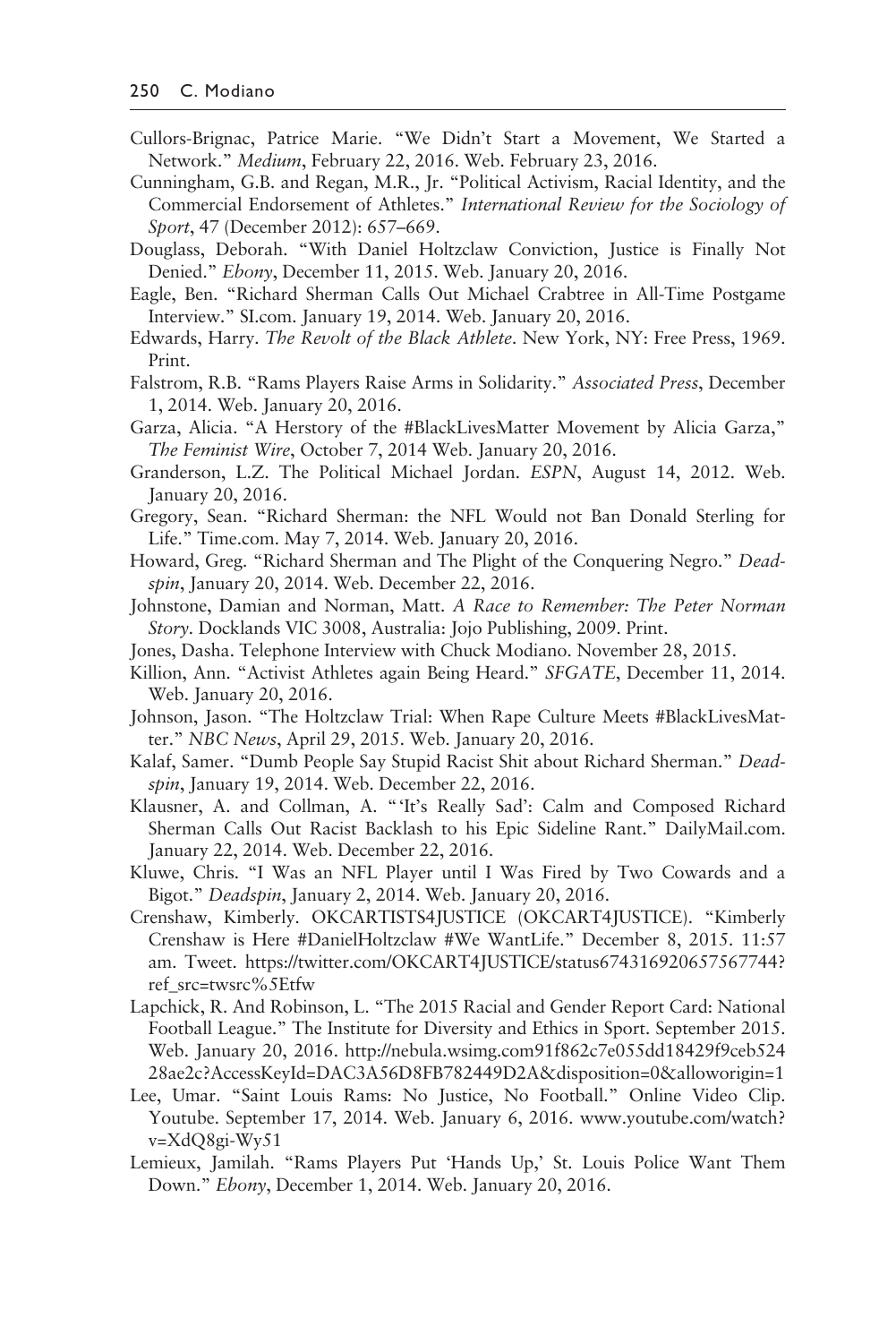- Leonard, David J. "What Happened to the Revolt of the Black Athlete." *Colorlines*, June 10, 1998. Web. January 20, 2016.
- Leonard, David J. "The Decline of the Black Athlete: An Online Exclusive: Extended Interview with Harry Edwards." *Colorlines*, April 20, 2000. Web. January 20, 2016.
- Leonard, David J. *After Artest: The NBA and The Assault on Blackness*.. (Suny Series on Sport, Culture, and Social Relations). New York: State University of New York Press, 2012. Kindle Edition.
- Leonard, David J. "Kasandra Michelle Perkins: We Must Say Her Name." *The Feminist Wire*. December 3, 2012. Web. January 20, 2016.
- Leonard, David J. "Legible Thugs: Anti-Black Racism is Bigger than Richard Sherman." *New Black Man*, February 1, 2014. Web. December 22, 2016.
- Leonard, David J. "Anti-Black Racism and Moral Panics." DrDavidJLeonard.com. April 13, 2015. Web. January 20, 2016.
- Ley, Tom. "Cardinals Fans Get Ugly with Ferguson Protesters." *Deadspin*, October 7, 2014. Web. January 20, 2016.
- Lindsay, Treva. "The Rape Trial Everyone Should Be Watching." *Cosmopolitan*, November 10, 2015. Web. January 20, 2016.
- Liss, Samantha. "The Mother and Daughter Who Were Arrested Are Black. All of the Victims Are White, Police Say." *St. Louis Post Dispatch*, October 20, 2014. Web. January 20, 2016.
- Lutz, Tom. "Kobe Bryant and LA Lakers Don 'I Can't Breathe' Shirts over Police Brutality." *Guardian*, December 10, 2014. Web. January 20, 2016.
- McDonald, S.N. "Protesters at St. Louis Rams Game: 'Black Lives Matter' on and off the Field." October 14, 2014. Web. January 20, 2016.
- Modiano, Chuck. "25 Sports Stars Speak Out Prior to The Arrest of George Zimmerman." POPSspot, April 12, 2012. Web. January 20, 2016.
- Modiano, Chuck. "12 Takes on Richard Sherman: The Backlash to the Blacklash." POPSspot, January 24, 2013*.* Web. December 22, 2016.
- Modiano, Chuck. "Roger Goodell's Reaction to Riley Cooper Blasted as Gutless and Unspeakable Lame" by ESPN's Michael Wilbon. POPSspot.com, August 23, 2013. Web. January 20, 2016.
- Modiano, Chuck. "Dr. Harry Edwards on Michael Brown and Absolutely Appalling Military Response." POPSspot.com, August 22, 2014a. Web. January 20, 2016.
- Modiano, Chuck. "Mom and Daughter Beaten at Rams Game, Where's the Outrage." *Ebony*, October 21, 2014b. Web. January 20, 2016.
- Moore, Darnell. "Ferguson 1 Year Later: Why Protesters Were Right to Fight for Michael Brown." Mic.com. August 9, 2015. Web. January 20, 2016.
- Rhoden, William C. "Sports of The Times: N.F.L.'s Silent Majority Afraid to Force Change." January 29, 1999. Web. January 20, 2016.
- Rivas, Rebecca. "Ferguson Activists Protest St. Louis Dispatch Coverage." *St. Louis American*, November 3, 2014. Web. January 20, 2016.
- Robinson, Janessa. "Ain't I Black? On the Historical Erasure of Black Female Leaders." *Ravishly*, April 29, 2015. Web. January 20, 2016.
- Samuels, Robert. "In Ferguson, Protesters and Police Forced to Learn as They Go amid Continued Standoff." *Washington Post*, October 4, 2014. Web. January 20, 2016.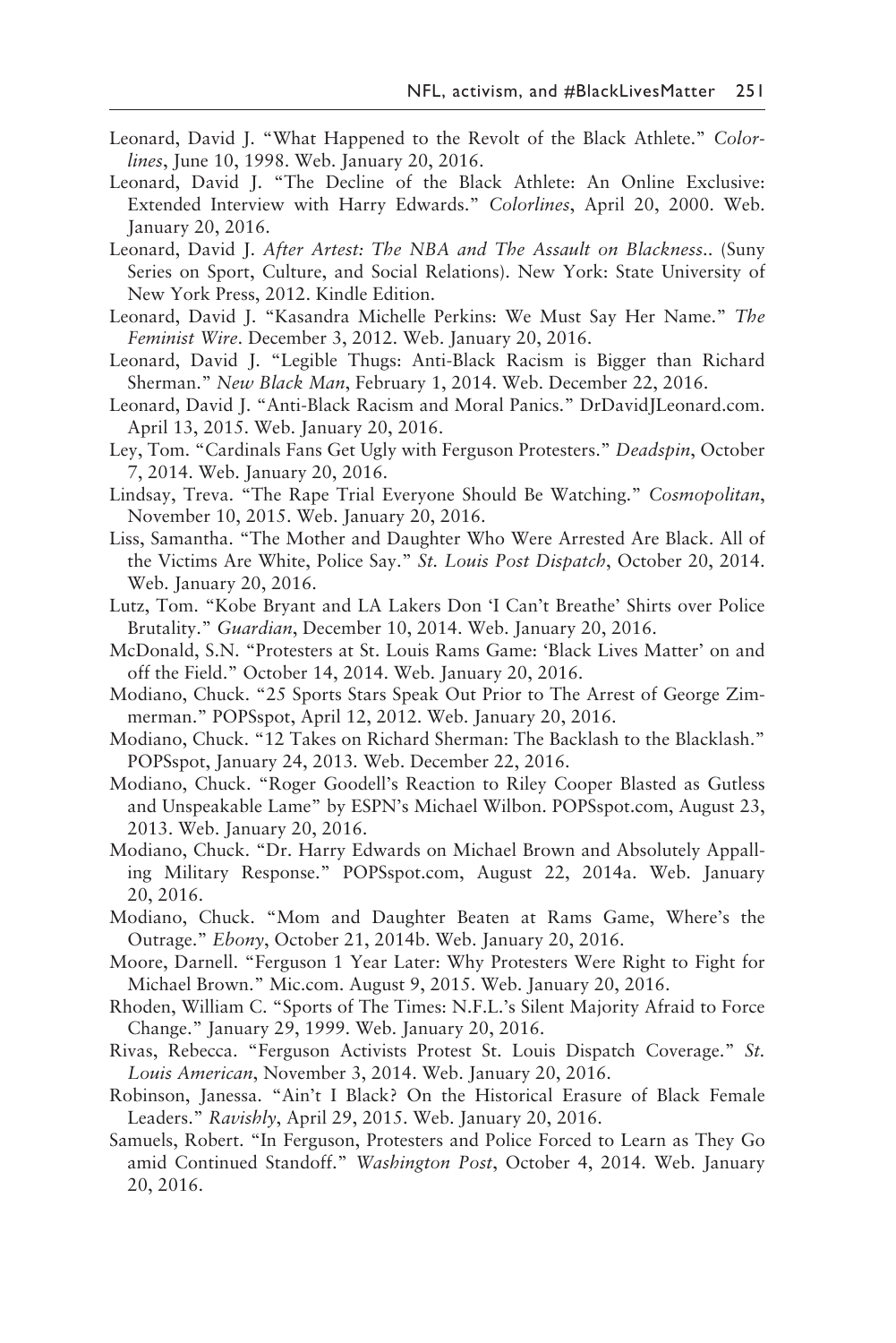- Schmittel, A. and Sanderson, J. "Talking about Trayvon in 140 characters: Exploring NFL Players' Tweets about the George Zimmerman Verdict." *Journal of Sport and Social Issues*, 39.4 (2014): 245–332. Print.
- Sedensky, Matt and Merchant, Nomaan. "AP: Hundreds of Officers Lose Licenses over Sex Misconduct." November 1, 2015. Web. January 20, 2016.
- Tafur, Vic. "Raiders Jones-Drew Shows Support for Ferguson Protesters." SFGate. com. Updated: August 25, 2014. Web. January 20, 2016.
- Tesfamariam, Rahiel. "Why the Modern Civil Rights Movement Keeps Religious Leaders at Arm's Length." *Washington Post*, September 18, 2015. Web. January 20, 2016.
- Lapchick, R., Guiao, A., and Sanders, D. *et al.* "The 2014 Associated Press Sports Editors Racial and Gender Report Card." The Institute for Diversity and Ethics in Sport. June 10, 2014, Web. January 20, 2016. http://nebula.wsimg.com/038b b0ccc9436494ebee1430174c13a0?AccessKeyId=DAC3A56D8FB782449D2A& disposition=0&disposition=0&alloworigin=1
- The Combahee River Collective. "The Combahee River Statement." 1977. Web. January 20, 2016.
- The PostGame Staff. "Dr. Harry Edwards: Expect More Ferguson 'Hands Up' Protests By Sports Teams." December 12, 2014. Web. January 20, 2016.
- Thomas, Paul, "Richard Sherman's GPA and 'Thug' Label: The Codes that Blind." *The Becoming Radical*, January 26, 2014.Web. January 6, 2016.
- Toler, Lindsay. "Ferguson Protest Fizzles Out at St. Louis Rams-Dallas Cowboys Game, Moves to Busch Stadium." *The Riverfront Times*, September 22, 2014. Web. January 6, 2016.
- Van Riper, Tom. "America's Most Disliked Athletes" *Forbes*, February 7, 2012. Web. January 6, 2016.
- Wagner, Kyle. "The Word Thug was Uttered 625 Times on TV Monday. That's a Lot." *Deadspin*, January 21, 2015. Web. January 6, 2016.
- Waldron, Travis. "Washington Football Players Honor Michael Brown with 'Hands Up' Protest." *ThinkProgress*, August 19, 2014A. Web. January 6, 2016.
- Waldron, Travis. "I Can't Breathe Protests Spread across the Country." *Think-Progress*, December 8, 2014B. Web. January 6, 2016.
- Wiggins, D.K. and Miller, P.B. *The Unlevel Playing Field: A Documentary History of the African-American Experience in Sport*. Illinois: University of Illinois Press, 2003. Print.
- Wright, Branson. "Remembering Cleveland's Muhammad Ali Summit 45 Years Later." June 3, 2012. Web. January 6, 2016.
- Zirin, Dave. "Richard Sherman, Racial Coding and Bombastic Brainiacs." *The Nation*, January 20, 2014A. Web. December 22, 2016.
- Zirin, Dave. "#FergusonOctober Comes to Monday Night Football." *The Nation*, October 14, 2014B. Web. December 20, 2015.
- Zirin, Dave. "Do BlackLivesMatter to White Athletes? Let's Ask tTem?" *The Nation*, November 25, 2014C. Web. December 20, 2015.
- Zirin, Dave. "St. Louis Rams Players Tell the World That #BlackLivesMatter." *The Nation*. December 1, 2014D. Web. December 20, 2015.
- Zirin, Dave. "The Enduring Importance of the Activist Athlete?" *The Nation*, December 10, 2014E. Web. December 20, 2015.